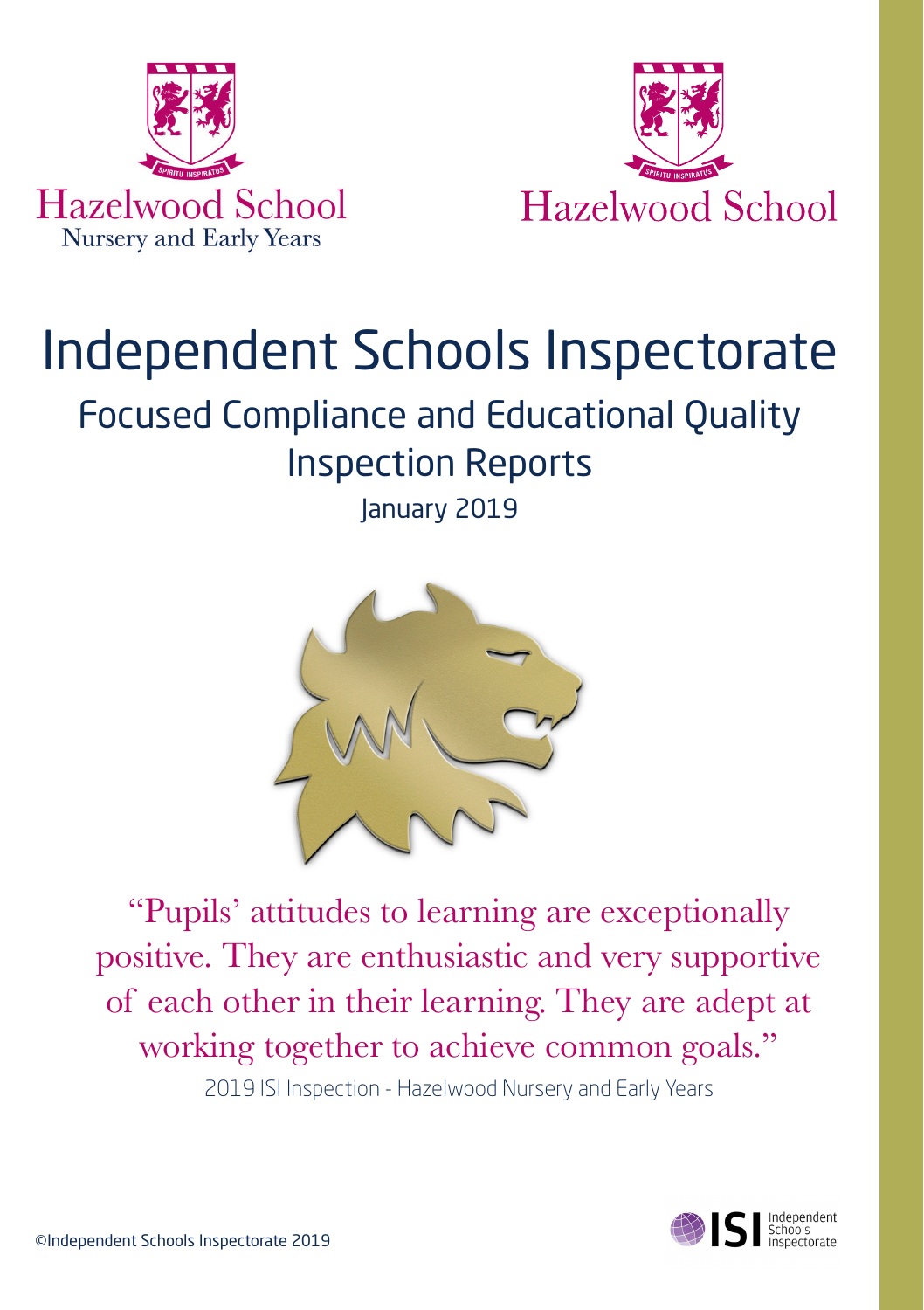# **Contents**

|    | 1. Background Information                                                        | з  |
|----|----------------------------------------------------------------------------------|----|
|    | About the school                                                                 | 3  |
|    | What the school seeks to do                                                      | 3  |
|    | About the pupils                                                                 | 3  |
| 2. | <b>Regulatory Compliance Inspection</b>                                          | 4  |
|    | Preface                                                                          | 4  |
|    | Key findings                                                                     | 6  |
|    | PART 1 - Quality of education provided                                           | 6  |
|    | PART 2 - Spiritual, moral, social and cultural development of pupils             | 6  |
|    | PART 3 - Welfare, health and safety of pupils                                    | 7  |
|    | PART 4 - Suitability of staff, supply staff, and proprietors                     | 7  |
|    | PART 5 – Premises of and accommodation at schools                                | 7  |
|    | PART 6 - Provision of information                                                | 8  |
|    | PART 7 - Manner in which complaints are handled                                  | 8  |
|    | PART 8 - Quality of leadership in and management of schools                      | 8  |
|    | The quality and standards of the Early Years                                     |    |
|    | <b>Foundation Stage</b>                                                          | 9  |
|    | Overall effectiveness: the quality and standards of the early years<br>provision | 9  |
|    | Effectiveness of leadership and management                                       | 9  |
|    | Quality of teaching, learning and assessment                                     | 11 |
|    | Personal development, behaviour and welfare                                      | 12 |
|    | Outcomes for children                                                            | 13 |
|    | Compliance with statutory requirements                                           | 14 |
|    | Recommendation for further improvement                                           | 14 |
| З. | <b>Educational Quality Inspection</b>                                            | 15 |
|    | Preface                                                                          | 15 |
|    | Key findings                                                                     | 16 |
|    | Recommendations                                                                  | 16 |
|    | The quality of pupils' academic and other achievements                           | 16 |
|    | The quality of the pupils' personal development                                  | 20 |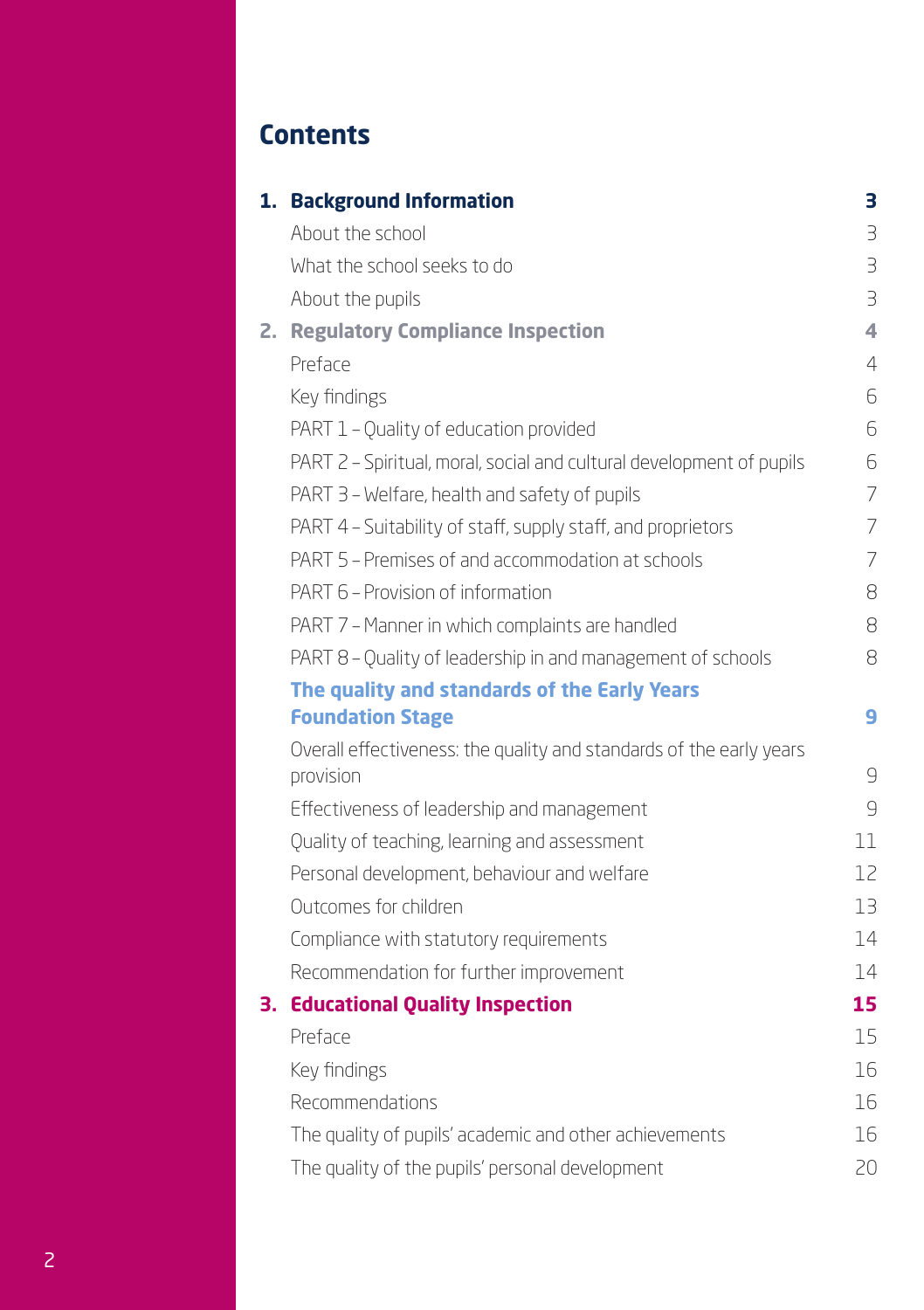# **1. Background Information**

#### **About the school**

1.1 Hazelwood School is an independent day school for boys and girls aged between 0 and 13 years. The school is a charitable trust administered by a board of governors. The school was founded as a boarding school for boys in 1890. Girls were admitted for the first time and a pre-prep department established in 1978. The Early Years Foundation Stage (EYFS) pupils, including children under 2 in the registered setting, are accommodated on a separate site approximately a mile away from the main school. Since the previous inspection the school has introduced a new scheme for teaching language in the (EYFS) and refreshed its upper school curriculum. It has also opened a new teaching block which includes a flexible digital learning centre.

#### **What the school seeks to do**

1.2 The school aims to inspire all pupils with the ambition to achieve their potential to the fullest extent and have an understanding of their place in the local and global community. They seek to nurture and support all pupils to develop independence, inner confidence and mutual respect.

#### **About the pupils**

1.3 Pupils come from a range of professional backgrounds, mostly from white British families living within a 15-mile radius of the school. Nationally standardised test data provided by the school indicate that the ability profile of the pupils is above average. One pupil in the school has an education, health and care (EHC) plan. The school has identified 41 pupils as having special educational needs and/or disabilities (SEND), which include dyslexia, dyspraxia, autistic spectrum disorder and attention deficit disorder. All receive additional specialist help. English is an additional language (EAL) for 12 pupils, whose needs are supported by their classroom teachers. Data used by the school have identified 90 pupils as being the more able in the school's population, and the curriculum is modified for them and for 55 other pupils because of their special talents in sport, music, drama and art.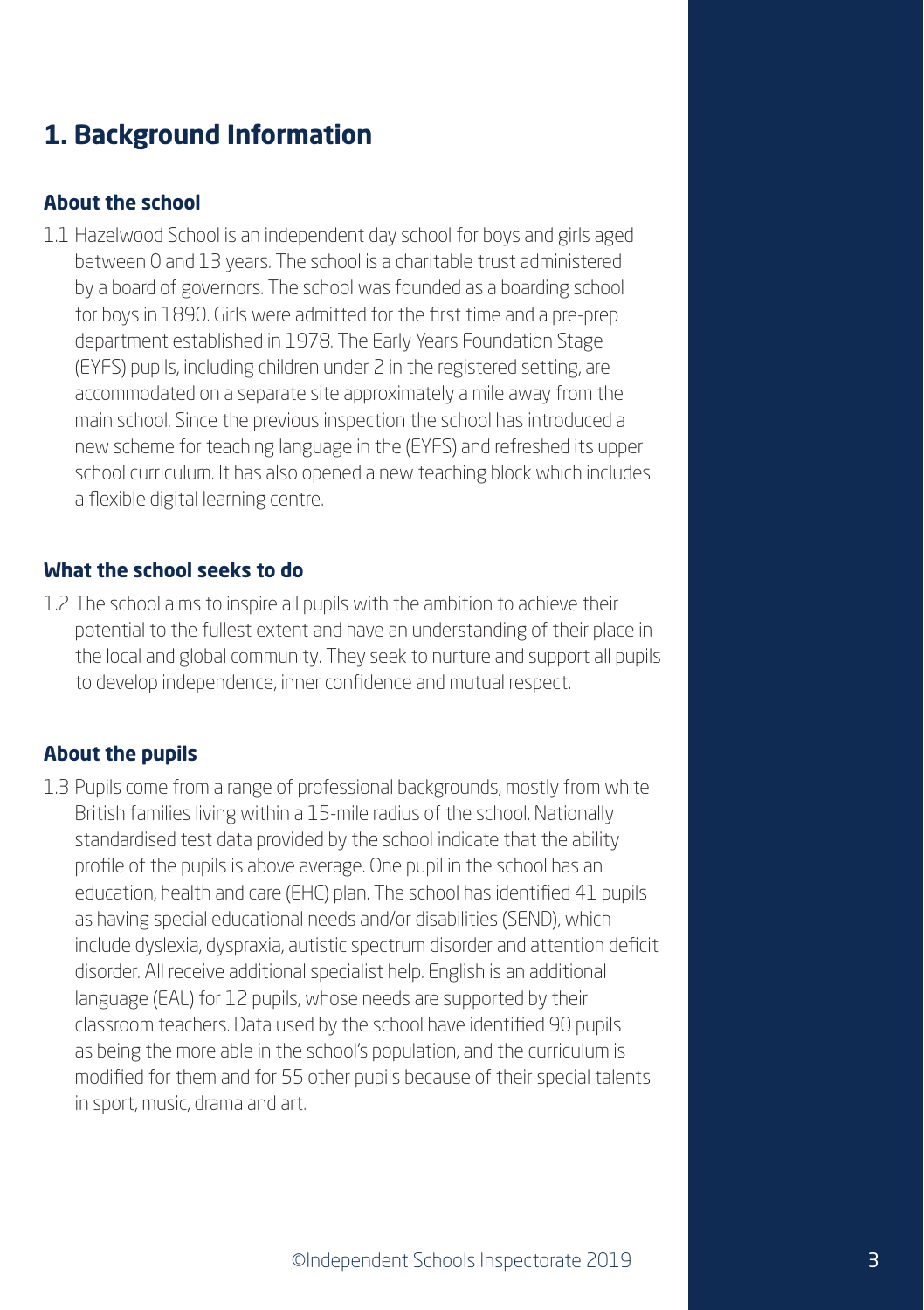# **2. Regulatory Compliance Inspection**

#### **Preface**

The registration authority for independent schools is the Department for Education (DfE), which directs inspection according to a specified frequency or at any time where the DfE has particular concerns about a school. The Independent Schools Inspectorate (ISI) is the body approved by the Secretary of State for the purpose of inspecting schools which are, or whose heads are, in membership of the associations which form the Independent Schools Council (ISC) and reporting on the extent to which they meet the Independent School Standards ('the standards') in the Schedule to the Education (Independent School Standards) Regulations 2014. Accordingly, inspection records whether the school meets each of these standards, which are arranged in eight Parts, each of which is divided into separate paragraphs. The inspection of schools that have early years settings not requiring registration similarly records whether the school complies with key provisions of the Early Years Foundation Stage statutory framework, and for registered settings the full range of the Early Years Foundation Stage provisions is considered. Additionally, the inspection reports on the school's accessibility plan under Schedule 10 of the Equality Act 2010 and the ban on corporal punishment under section 548 of the Education Act 1996. It comments on the progress made by the school in meeting the compliance action points set out in the school's most recent statutory inspection.

All association independent schools will have an inspection within three years from April 2016, in accordance with the Framework and DfE requirements. The inspection may be of COMPLIANCE ONLY or a combined inspection of EDUCATIONAL QUALITY AND COMPLIANCE depending on a number of factors, including findings from their most recent inspection. Schools judged not to meet the standards may also be subject to a progress monitoring visit before their next routine inspection. The progress monitoring visit will judge whether the school has taken the necessary action to meet any un-met standards identified at their previous inspection.

The inspection was also carried out under the arrangements of the ISC Associations for the maintenance and improvement of the quality of their membership.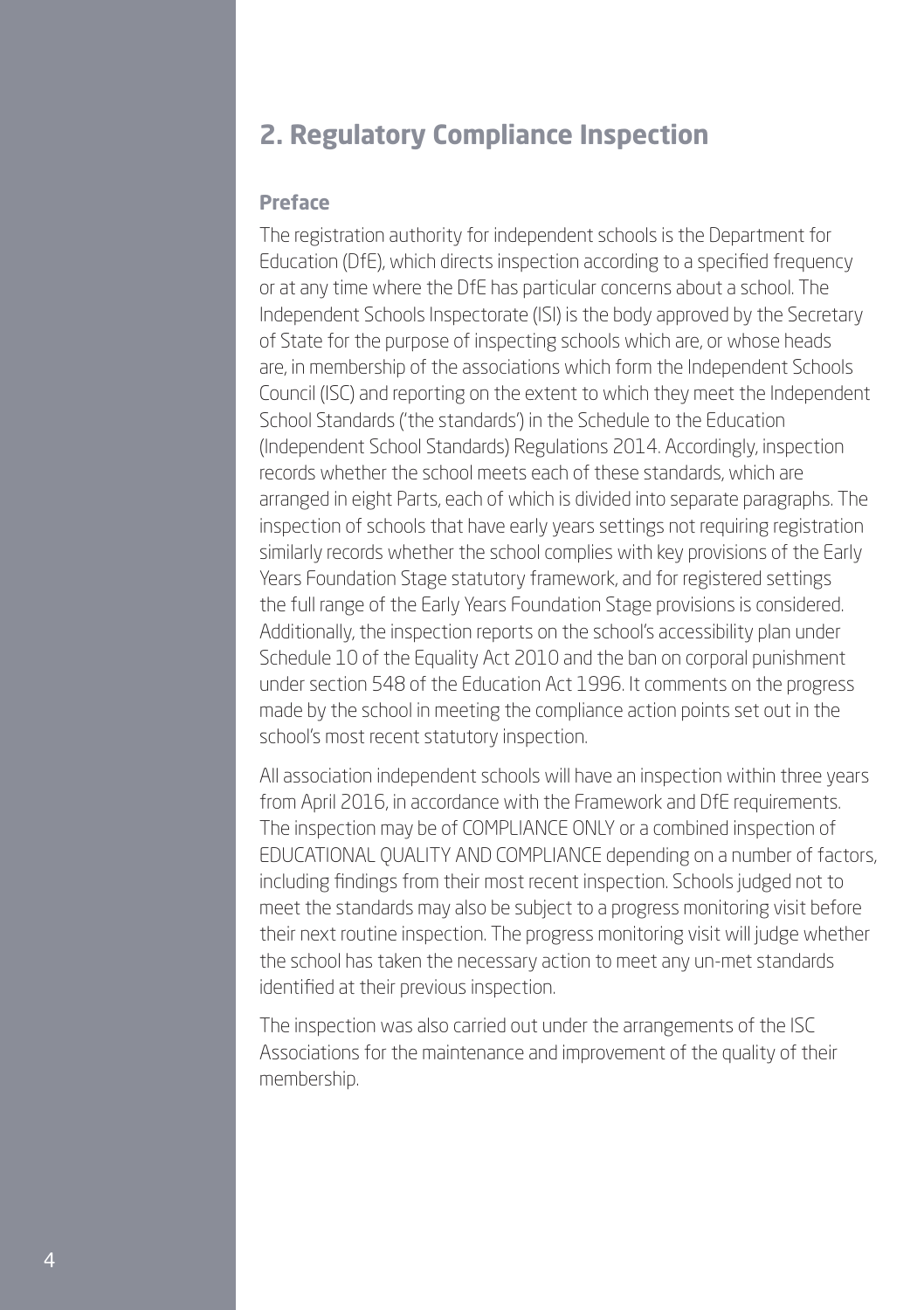This is a FOCUSED COMPLIANCE INSPECTION which was combined with an inspection of EDUCATIONAL QUALITY, the report of which appears later in this document. The COMPLIANCE inspection reports only on the school's compliance with the standards. The standards represent minimum requirements and judgements are given either as **met** or as not met. All schools are required to meet all the standards applicable to them. Where the minimum requirements are not met, this is clearly indicated in the relevant section of the report and the school is required to take the actions specified. In this focused compliance inspection, key regulations and standards have been inspected in detail. These are the regulations on safeguarding; measures to guard against bullying; arrangements for pupils' health and safety, arrangements to check the suitability of staff; the provision of information to parents; the handling of parents' complaints; and other related aspects of leadership and management.

Inspections do not include matters that are outside of the regulatory framework described above, such as: an exhaustive health and safety audit; compliance with data protection requirements; an in-depth examination of the structural condition of the school, its services or other physical features; contractual arrangements with parents; an investigation of the financial viability of the school or its accounting procedures.

Inspectors may be aware of individual safeguarding concerns, allegations and complaints as part of the inspection process. Such matters will not usually be referred to specifically in published reports in this document but will have been considered by the team in reaching its judgements.

Links to the full regulations and requirements can be found here: The Education (Independent School Standards) Regulations 2014, Early Years Foundation Stage Statutory Framework.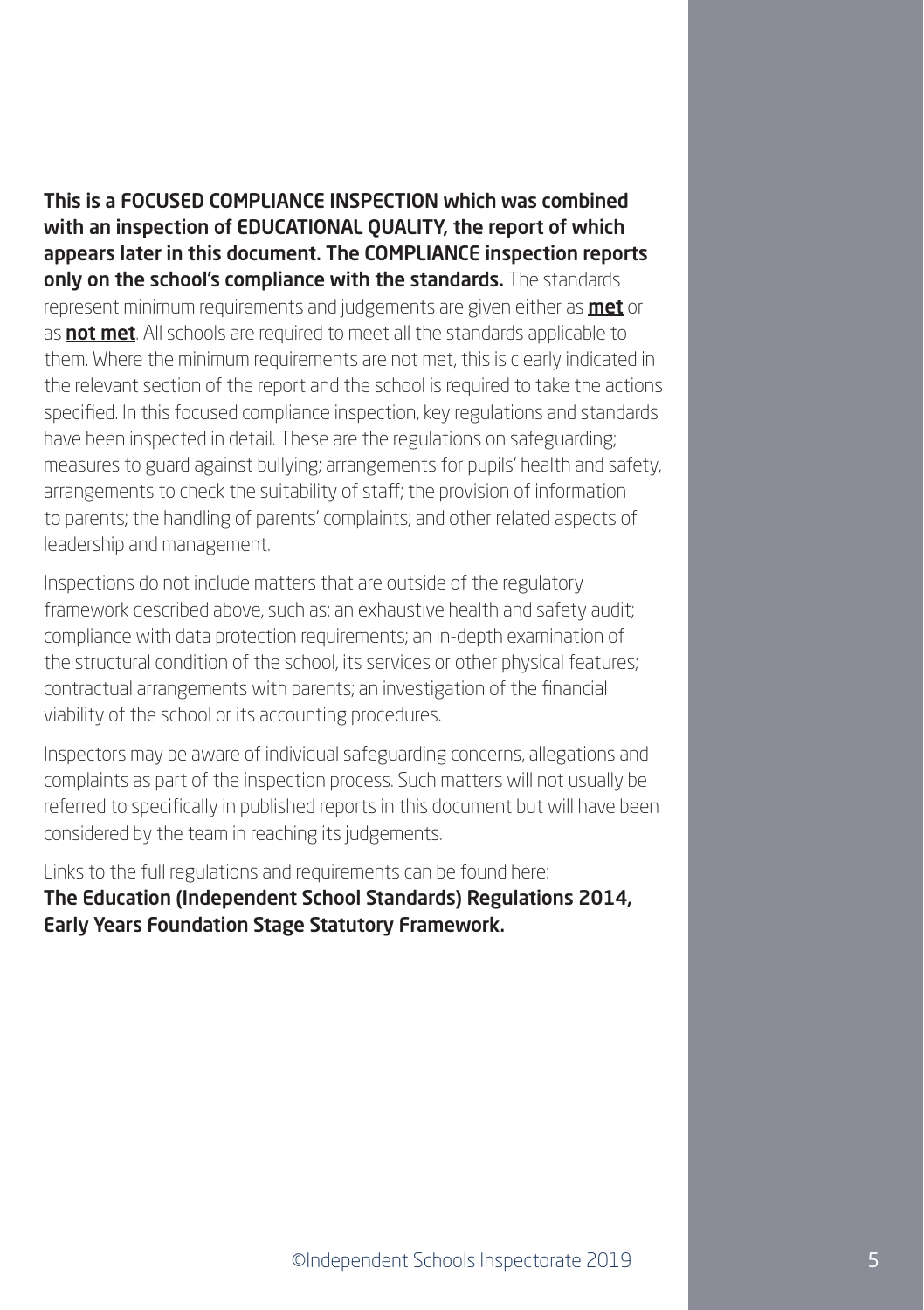#### **Key findings**

**2.1 The school meets the standards in the schedule to the Education (Independent School Standards) Regulations 2014, the requirements of the statutory framework for the Early Years Foundation Stage, and associated requirements, and no further action is required as a result of this inspection.**

## **Part 1 – Quality of education provided**

- 2.2 The school uses its own framework to determine attainment, instead of the national framework.
- 2.3 The curriculum is documented, supported by appropriate plans and schemes of work for the pupils and covers the required breadth of material. The teaching enables pupils to make good progress, encompasses effective behaviour management and is supported by suitable resources. A suitable framework for the assessment of pupils' performance is in place.
- 2.4 The standards relating to the quality of education [paragraphs 1–4] are met.

## **PART 2 – Spiritual, moral, social and cultural development of pupils**

- 2.5 Principles and values are actively promoted which facilitate the personal development of pupils as responsible, tolerant, law-abiding citizens.
- 2.6 The standard relating to spiritual, moral, social and cultural development [paragraph 5] is met.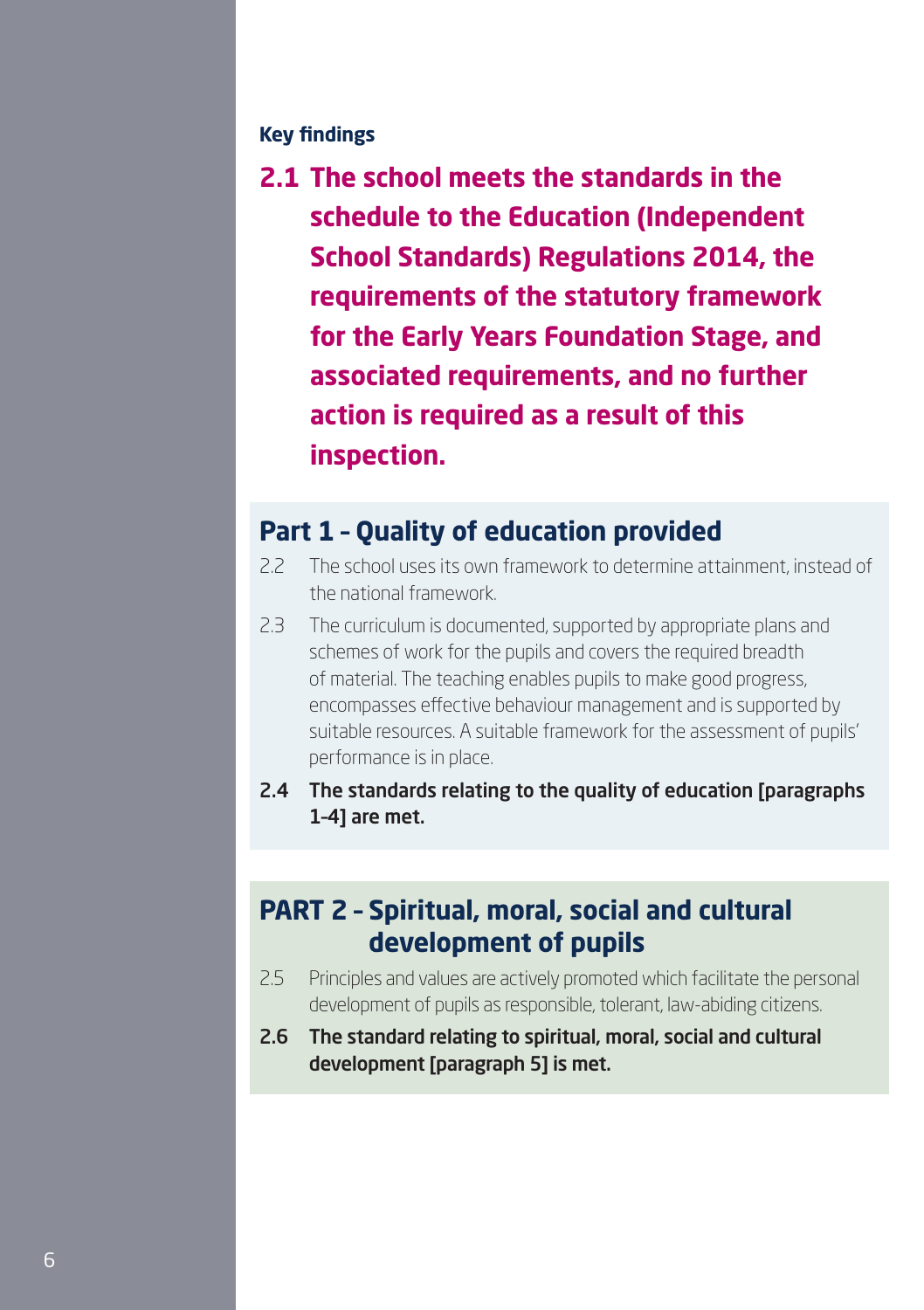# **PART 3 – Welfare, health and safety of pupils**

- 2.7 Arrangements are made to safeguard and promote the welfare of pupils by means that pay due regard to current statutory guidance; good behaviour is promoted; bullying is prevented so far as reasonably practicable; health and safety requirements are met, including those relating to fire safety; provision is made for first aid. Pupils are properly supervised; admission and attendance registers are maintained, as required, and there is a strategic approach to risk assessment. A disability access plan is in place.
- 2.8 The standards relating to welfare, health and safety [paragraphs 6–16], the requirement of Schedule 10 of the Equality Act 2010, and the ban on corporal punishment under section 548 of the Education Act 1996 are met.

# **PART 4 – Suitability of staff, supply staff, and proprietors**

- 2.9 The school makes appropriate checks to ensure the suitability of staff, supply staff, and proprietors and a register is kept as required.
- 2.10 The standards relating to the suitability of those in contact with pupils at the school [paragraphs 17–21] are met.

# **PART 5 – Premises of and accommodation at schools**

- 2.11 Suitable toilet and changing facilities, and showering facilities where required by the standard, and appropriate accommodation for their medical and therapy needs are provided. The premises are maintained to a standard commensurate with health and safety; acoustics and lighting are appropriate; water provision is adequate. Suitable outdoor space is provided for physical education and outdoor play.
- 2.12 The standards relating to the premises and accommodation [paragraphs 22–31] are met.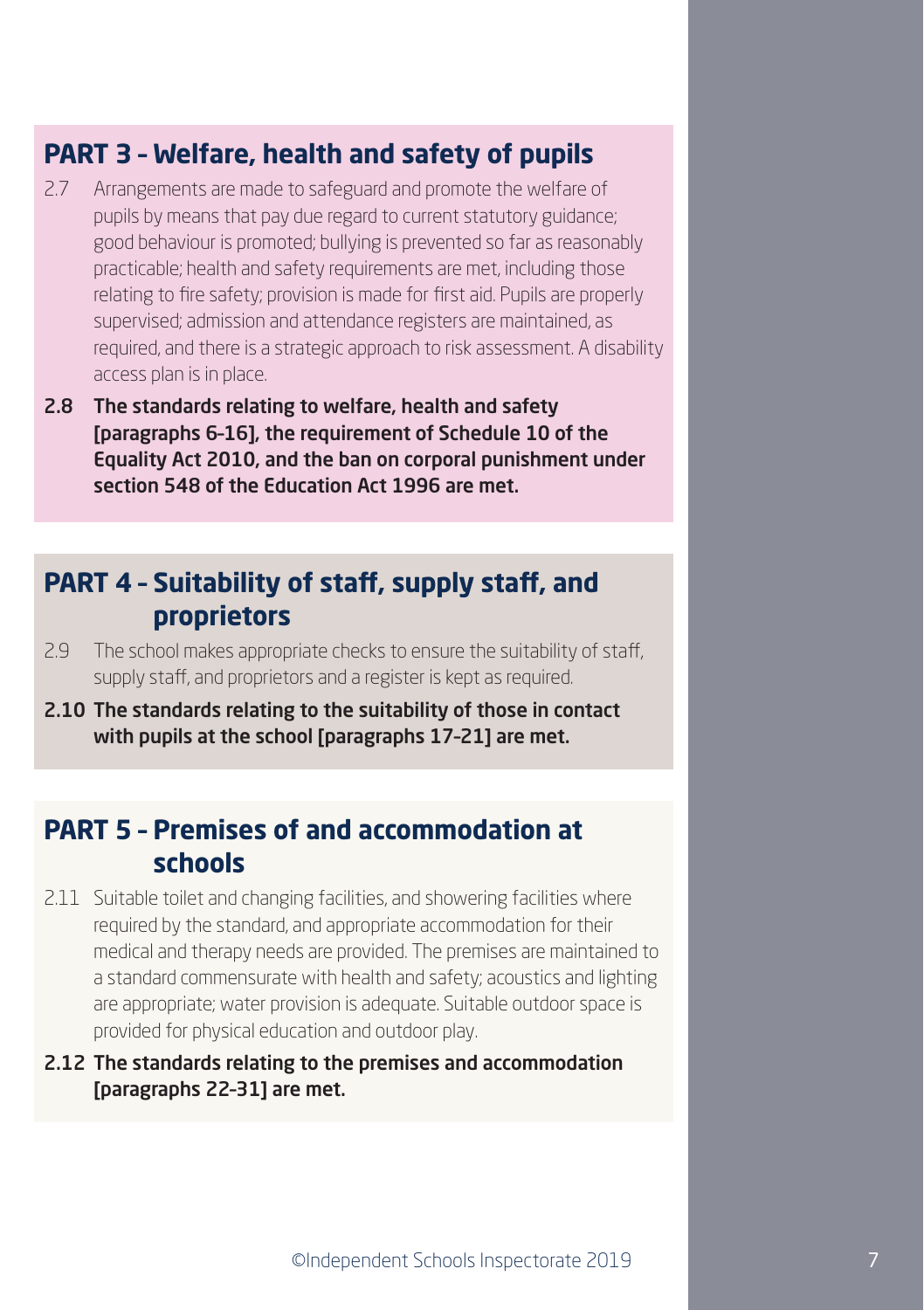## **PART 6 – Provision of information**

- 2.13 A range of information is variously published, provided or made available to parents, inspectors and the Department for Education. These include details about the proprietor, the ethos of the school and the curriculum, and of the school's arrangements for admission, behaviour and exclusions, bullying, health and safety, first aid, details of the complaints procedure, and the number of complaints registered under the formal procedure during the preceding school year, and the provision for any with education, health and care plans or English as an additional language. They also include particulars of the school's academic performance during the preceding school year, inspection reports and (for parents only) a report at least annually of their own child's progress. The safeguarding policy is posted on the school's website.
- 2.14 The standard relating to the provision of information [paragraph 32] is met.

### **PART 7 – Manner in which complaints are handled**

- 2.15 Parental complaints, if any, are handled effectively through a threestage process, (informal, formal and a hearing before a panel of three, one of whom is independent of the school). Each stage has clear time scales, and at the third stage the panel can make findings and recommendations which are communicated to the complainant. Records are kept appropriately, including of any action taken, whether or not a complaint is successful.
- 2.16 The standard relating to the handling of complaints [paragraph 33] is met.

# **PART 8 – Quality of leadership in and management of schools**

- 2.17 The proprietor ensures that the leadership and management demonstrate good skills and knowledge, and fulfil their responsibilities effectively, so that the other standards are consistently met and they actively promote the well-being of the pupils.
- 2.18 The standard relating to leadership and management of the school [paragraph 34] is met.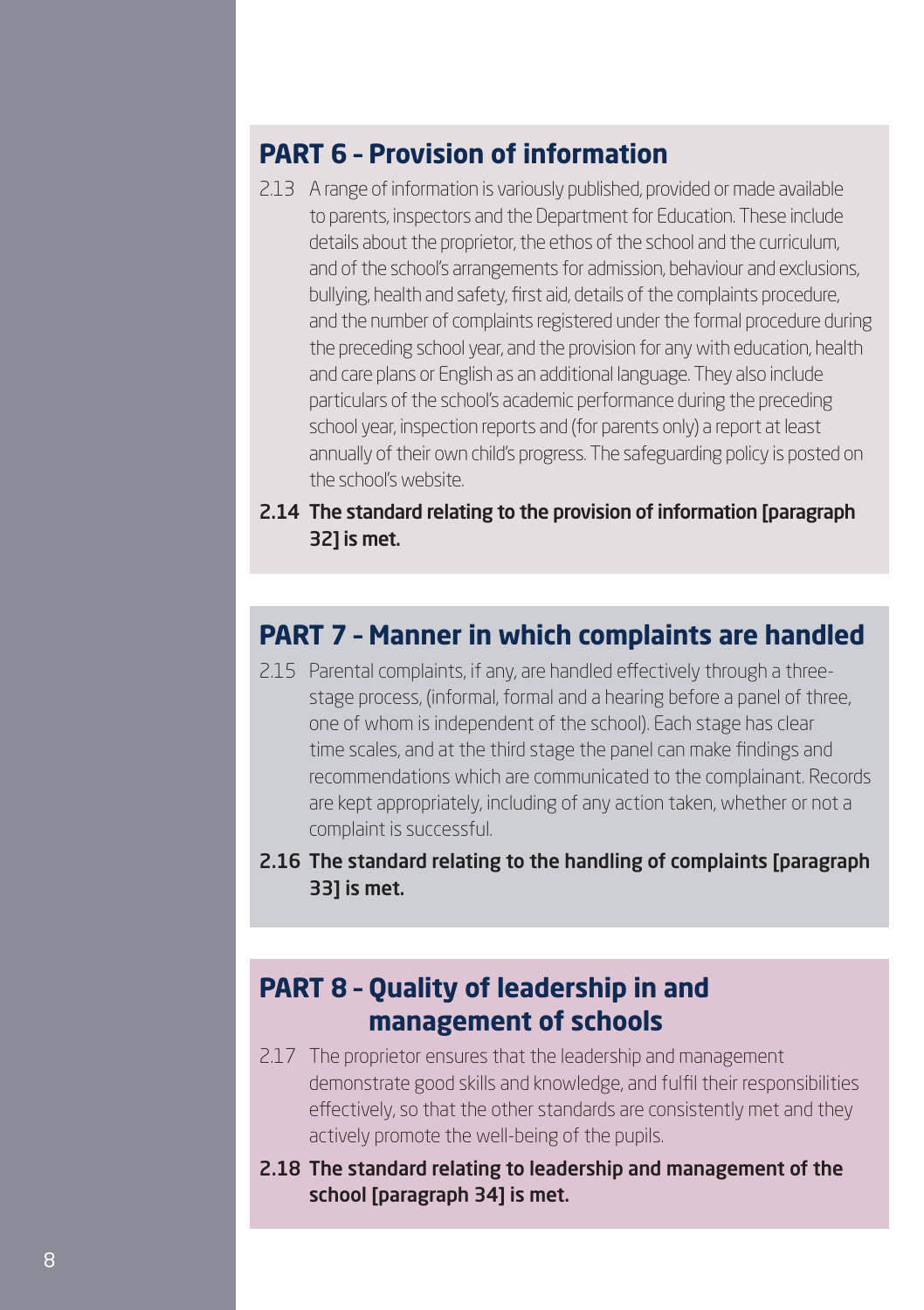# **The quality and standards of the Early Years Foundation Stage**

#### Overall effectiveness: the quality and standards of the early years provision

#### **2.19 The overall effectiveness of the early years provision is outstanding.**

- 2.20 The setting provides a very high level of learning and care, which meets the needs of the diverse range of children who attend. Children make rapid progress from their starting points and are very well prepared for the next stage of their education.
- 2.21 Children's personal and emotional development are outstanding. All children feel very happy, safe and secure and enjoy coming to the setting. They readily engage in the activities on offer and benefit greatly from the high-quality skills and expertise of the staff to support them.
- 2.22 Members of staff have an excellent knowledge and understanding of welfare and safeguarding requirements and fulfil their responsibilities for protecting children diligently.
- 2.23 Since the previous inspection, a greater range of activities with a suitable range of challenge has been included in the daily programme to ensure that children's specific needs and interests are met. This meets the recommendation from the previous inspection. Strong, knowledgeable leadership provides a clear vision for the future. The setting demonstrates highly evaluative practice to secure continuous development for all children.

#### Effectiveness of leadership and management

#### **2.24 The effectiveness of leadership and management is outstanding.**

2.25 Leaders and management demonstrate a clear vision for the development of the setting, demonstrated by their implementation of a number of ambitious new strategies to improve practice since the previous inspection. As a result, staff have high expectations for what all children can achieve. Governors take an active role in the oversight of the setting. They work closely with the leadership to ensure that educational development is strong and that welfare and safeguarding requirements are implemented effectively and are rigorously adhered to by all members of staff.

**"Children make rapid progress from their starting points and are very well prepared for the next stage of their education."**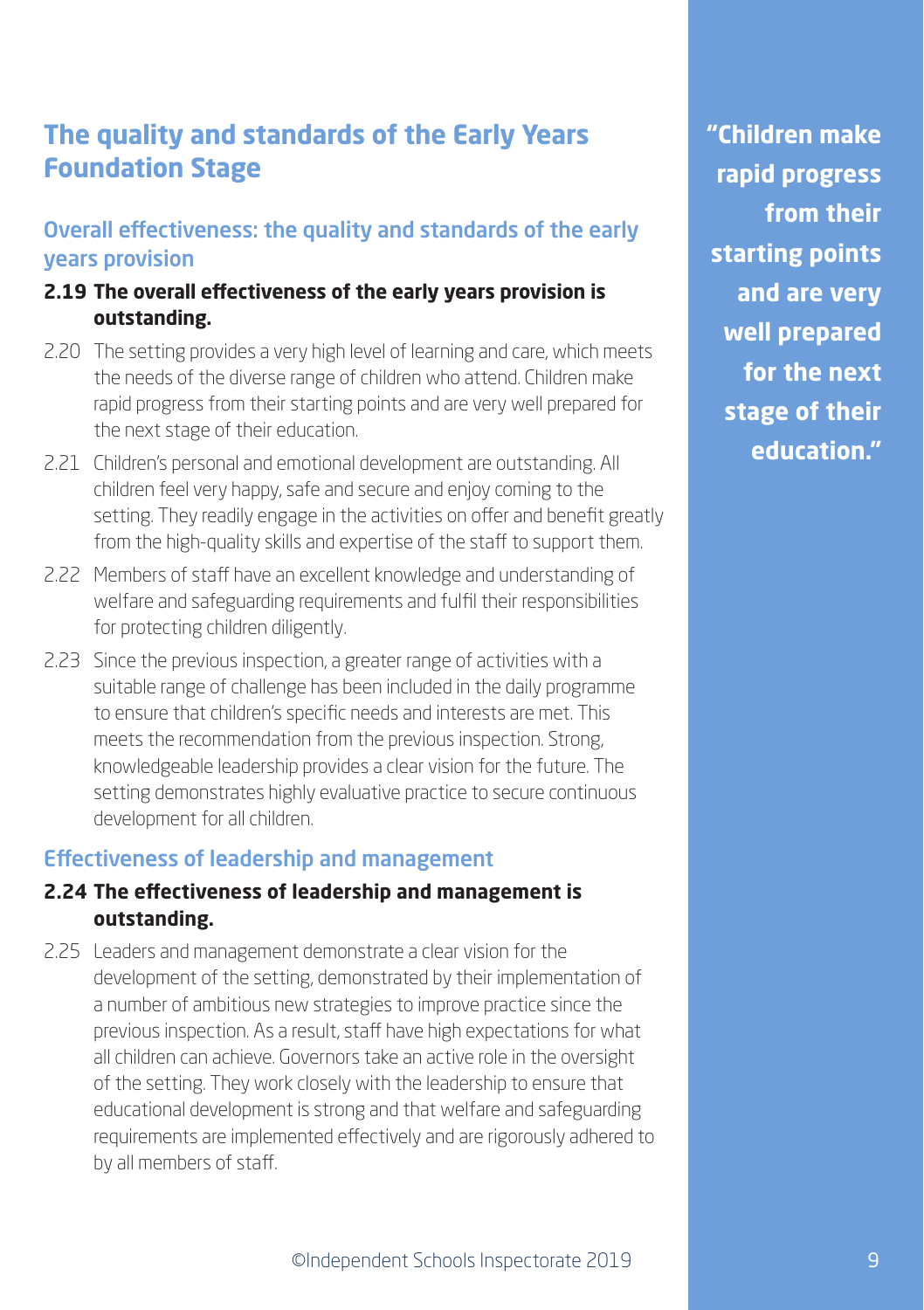**"The curriculum is well planned, providing personalised learning programmes which meet all relevant statutory requirements, as well as the needs and interests of children. It provides an excellent start to the children's education."**

- 2.26 Staff are well qualified and their performance is regularly monitored through a well embedded performance management system and by regular supervision. These measures are highly effective and ensure that staff discuss issues and identify solutions as they arise. Staff attend a wide range of professional development courses and this ensures that they regularly update their practice.
- 2.27 Leaders undertake robust self-evaluation to ascertain the quality of provision and outcomes for children. Areas for development are identified collaboratively amongst staff and priorities are set for ideas to be implemented. Views of parents are taken into consideration through regular daily contact and annual questionnaires and action taken where appropriate.
- 2.28 In discussion with inspectors and in the pre-inspection questionnaire, parents were extremely positive about the setting. They feel that it is a true partnership and that their views are always taken into consideration. They say that they are extremely well informed about the progress their child is making and really value the daily contact with the highly approachable staff. Parents feel valued and say that their children benefit from the exemplary standards of individual care and the high professional standards of staff in the setting.
- 2.29 The curriculum is well planned, providing personalised learning programmes which meet all relevant statutory requirements, as well as the needs and interests of children. It provides an excellent start to the children's education. Programmes provide many opportunities for the children to increase their communication and language skills, to develop their physical skills and to support their personal, social and emotional development. Planning is overseen by leaders and assessments are moderated for consistency and accuracy. Sometimes, next steps for individual children are not clearly stated and incorporated into the planning for the youngest children because the evaluation of the success of an activity is for a whole group rather than individual children.
- 2.30 Leaders and management promote a consistent and positive approach to behaviour management which guards against bullying and serves to promote equality and tolerance of diversity. Excellent role modelling by staff of the expected norms of behaviour enable children to become confident learners and show respect for one another. Active promotion of British values, at an age-appropriate level, underpins life in the setting. Children's progress is tracked effectively so that appropriate interventions can be made to support them and narrow any gaps in the development of different groups of children.
- 2.31 Regular update training for child protection ensures that all staff are knowledgeable about every aspect of safeguarding, including measures to prevent radicalisation and extremism.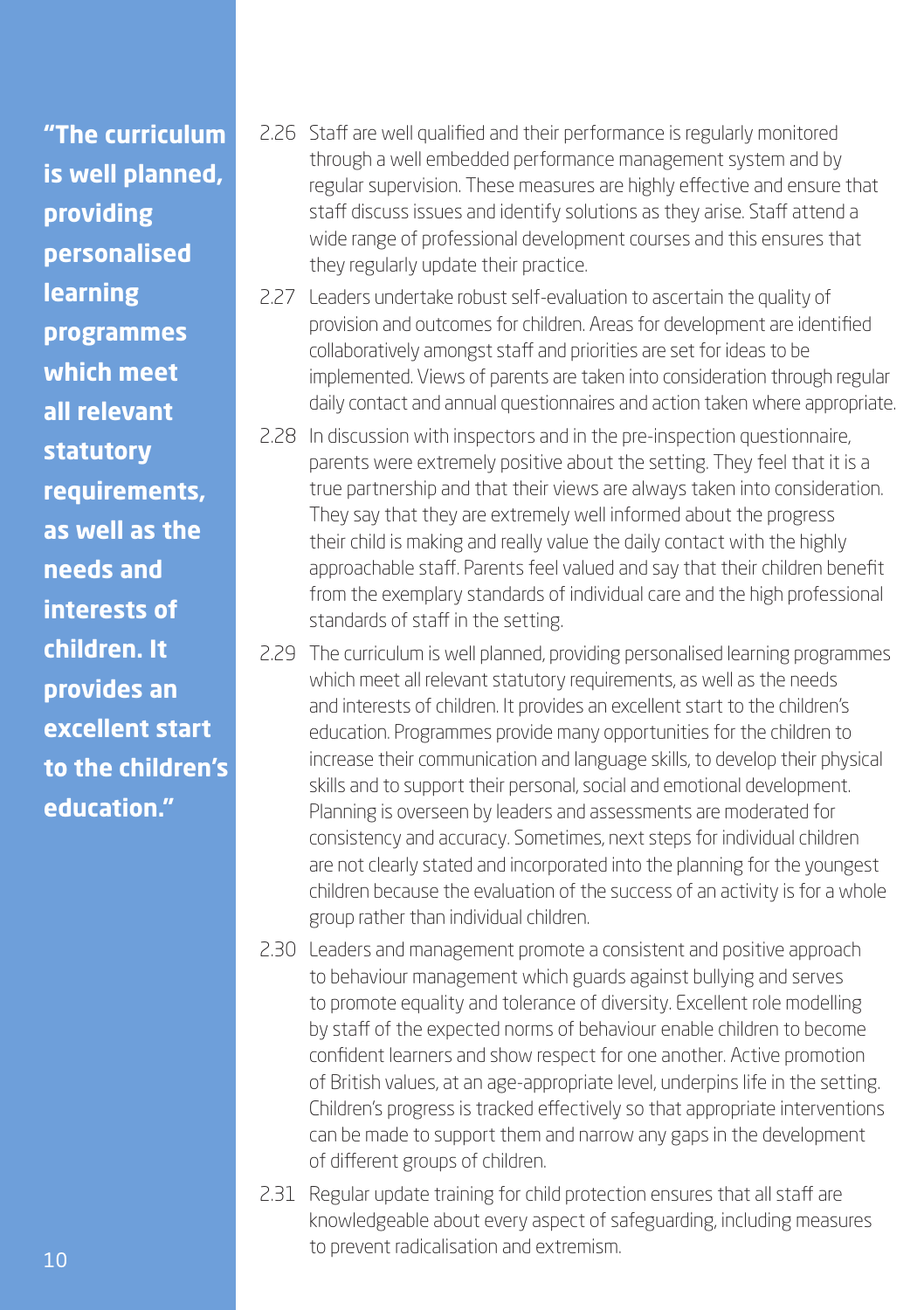#### Quality of teaching, learning and assessment

- **2.32 The quality of teaching, learning and assessment is outstanding.**
- 2.33 All staff have an excellent understanding of the requirements of the EYFS and how young children learn and demonstrate excellent subject knowledge. Planning shows high expectations of what each child can achieve in relation to their age and stages of development. Staff plan appropriate activities for all abilities and aptitudes to enthuse the children and give them time to play and explore. They know when to intervene sensitively to move children's learning forward. For example, toddlers enjoyed using a messy tray to make marks and were then guided to begin to make shapes and name them, extending their knowledge of colour and mathematical shapes.
- 2.34 Detailed assessment information, including the likes and dislikes and the daily routine of each child is gathered on entry to the setting. This is used effectively as a starting point, so that children settle in quickly and benefit from the activities, enabling them to make rapid progress.
- 2.35 Regular assessments are recorded through an on-line assessment system. This contributes to the staff knowledge about what each child can do and what the next steps will be. Assessment helps to identify those making different rates of progress and interventions are quickly put in place. Staff readily engage with children during routine activities. They take every opportunity to develop children's language and social skills, such as talking to them about what they are going to do as they change their shoes, asking questions when reading a story and reminding them to share and play together. Positive feedback is given to children through sensitive praise for their achievements.
- 2.36 A very strong partnership with parents is evident in the setting. In discussion with inspectors, parents said that they value the very informative feedback given verbally by the child's key worker or through the daily information diaries. Regular assessments recorded online, together with consultation evenings and guidance about how to support learning at home, keep parents very well informed about their child's progress. Detailed progress checks at age two, shared with parents, outline what each child can do and how they have achieved against expected levels of development. Parents are kept fully aware of the planned next steps for their child and hence how they can support progress at home.

**"All staff have an excellent understanding of the requirements of the EYFS and how young children learn and demonstrate excellent subject knowledge. Planning shows high expectations of what each child can achieve in relation to their age and stages of development."**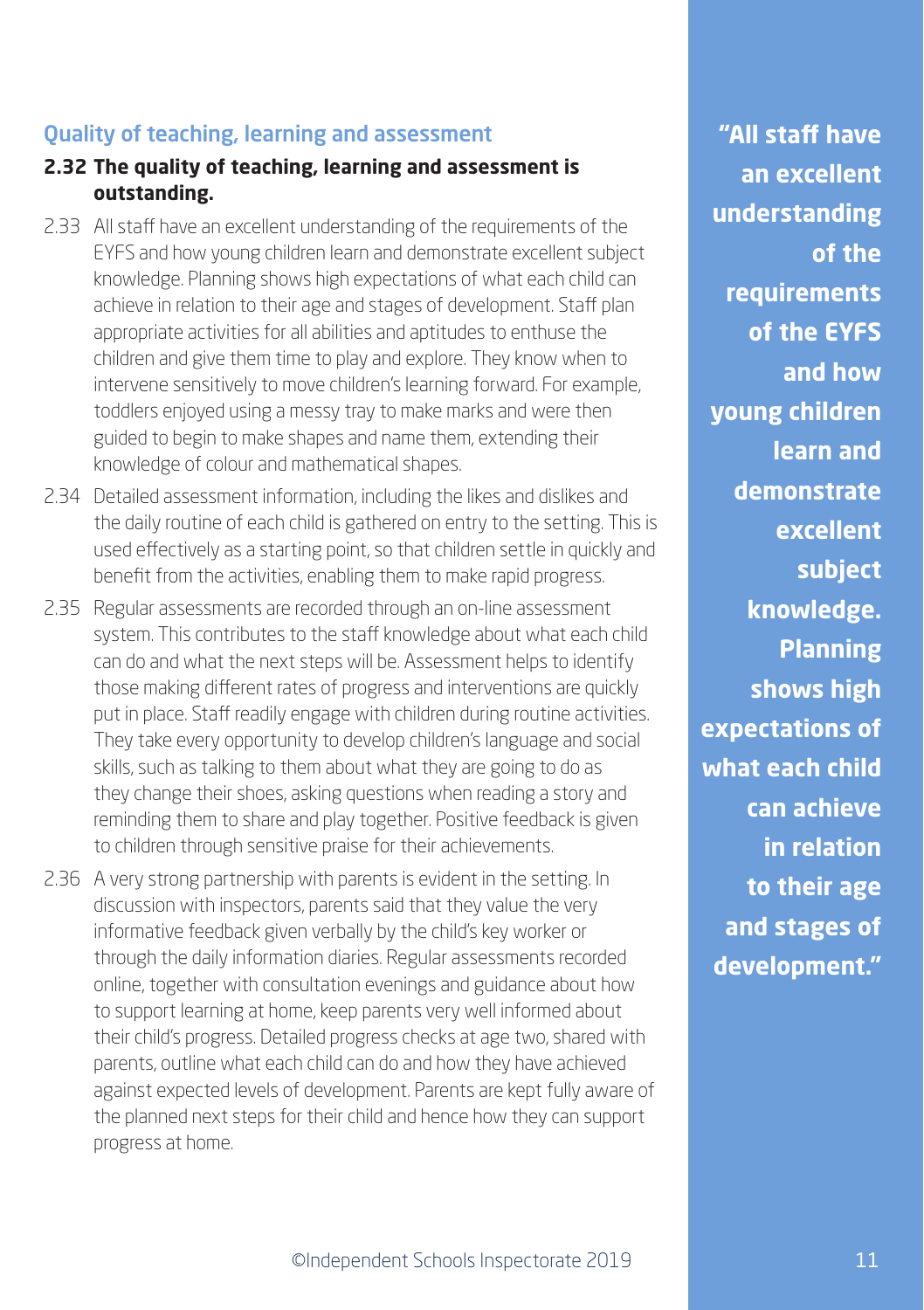**"Throughout the setting,** 

**there is an extremely** 

**strong** 

**commitment** 

**to the** 

**achievement of** 

**high standards** 

**in personal** 

**development** 

**and behaviour.** 

**Warm and** 

**caring** 

**relationships** 

**between** 

**children and** 

**staff foster a** 

**very positive** 

**culture and** 

**sense of** 

**belonging."**

- 2.37 Equality and diversity are promoted effectively through the provision of suitable resources and through celebrations of different cultural events such as Diwali.
- 2.38 Well-established routines to encourage independence and confidence and sensitively handled changes to new classes help children prepare successfully for the next stage of their learning.

#### Personal development, behaviour and welfare

#### **2.39 The personal development, behaviour and welfare of children are outstanding.**

- 2.40 Throughout the setting, there is an extremely strong commitment to the achievement of high standards in personal development and behaviour. Warm and caring relationships between children and staff foster a very positive culture and sense of belonging. All staff are very supportive and encouraging of the children's own efforts. This enables children to thrive, develop their confidence and self-awareness, and become active learners. Children are encouraged to try things for themselves and experiment. For example, during a music activity they played different notes on a xylophone showing great delight when hitting the keys to make music. Children are learning to take risks within a safe environment, such as finding different ways to descend a slide.
- 2.41 Children are encouraged to be as independent as they can be for their age. Older children are able to select the toys they want to play with, feed themselves at meal times, fetch their own cups at snack time and take off and put away their shoes in the lockers when asked.
- 2.42 A well-planned system ensures that each child's transition to the next age group room is as seamless as possible. Staff take time to ensure that each child is well prepared emotionally and socially for changing groups. Visits to the new group ensure that new staff get to know as much as possible about each child before they move.
- 2.43 Physical and emotional health is given a high priority and children readily seek comfort from staff who reassure them and take very responsive actions to meet their needs. For example, spending time rocking a child to sleep and reassuring and helping with a child who takes a bit of time to settle into the routine of the day on arrival in the mornings. Parents report that they feel very happy and confident when leaving their children in the setting. They commented that all staff know their children very well and are quick to respond to their individual needs.
- 2.44 Systems for registration and tracking absence ensure high levels of attendance. Staff ensure that children do not have access to the internet and strict guidelines about the use of mobile devices in the setting are observed.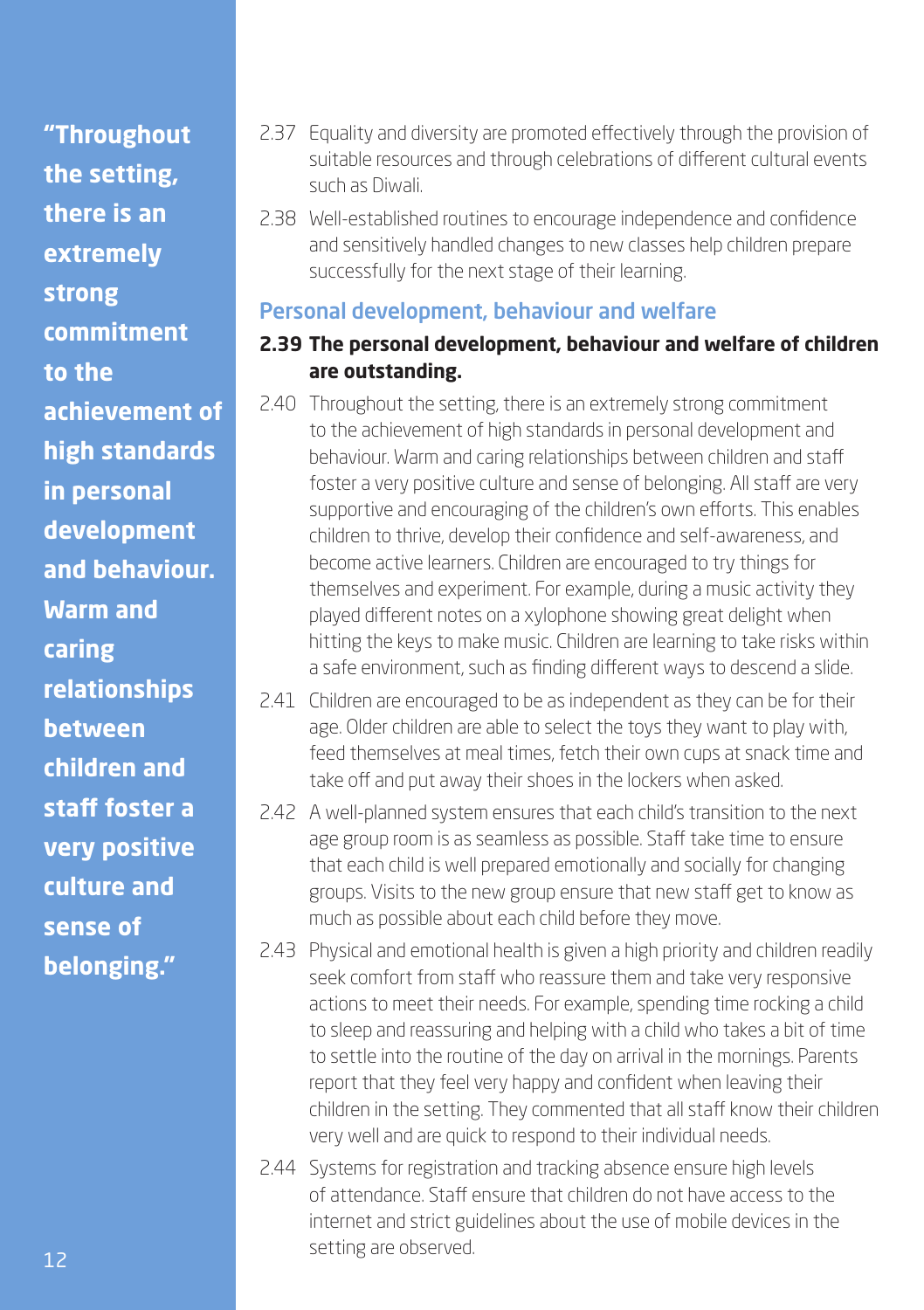- 2.45 Well established personal hygiene routines are well embedded and carefully followed by everyone. Children are learning how to lead a healthy lifestyle through regular access to the outdoor learning areas and the school hall for exercise; by the provision of fruit and vegetables for snack time; and through the provision of nutritionally balanced lunches.
- 2.46 Children demonstrate excellent behaviour and respect for one another. All children are encouraged, through gentle reminders, to share and take turns and be kind to one another. The 'Three Bears Code' is introduced from the youngest age to encourage safety, kind hands and good listening. This gives children guidelines for the standard of behaviour expected in the setting. Good manners are expected at all times. Children are all encouraged to celebrate each other's successes. The children develop respect for others and are prepared to contribute to wider society and life in Britain.

#### Outcomes for children

#### **2.47 Outcomes for children are outstanding.**

- 2.48 All children, including those who speak English as an additional language or have particular needs make rapid progress from a wide range of starting points. Children with SEND are quickly identified and carefully targeted interventions provide suitable support in order to help narrow any gaps in their learning. Almost all children meet or exceed the level of development that is typical for their age.
- 2.49 The children display high levels of engagement and curiosity and are keen to explore their surroundings. With support from adults, babies are able to clap to rhythms and strike musical instruments to make notes. They join in with songs and copy the actions of adults when playing, showing great enjoyment. They were seen sorting shapes into colours and were able to build towers and place rings in the right order according to size. Children investigated how they could fill containers with shredded paper. The toddlers are beginning to repeat words and try to use them when talking to adults. They listen intently to stories and are able to answer questions about them. They are beginning to show interest in early writing skills as they use paint and wax crayons to mark make, whilst also developing their fine motor skills. They make good use of the climbing frame and soft play equipment to develop their gross motor skills.
- 2.50 The setting is highly successful in working in partnership with parents to ensure that every child's time at the school is happy and enriching, allowing them to develop their enjoyment of learning.

**"Children demonstrate excellent behaviour and respect for one another and are all encouraged to celebrate each other's successes. The children develop respect for others and are prepared to contribute to wider society and life in Britain."**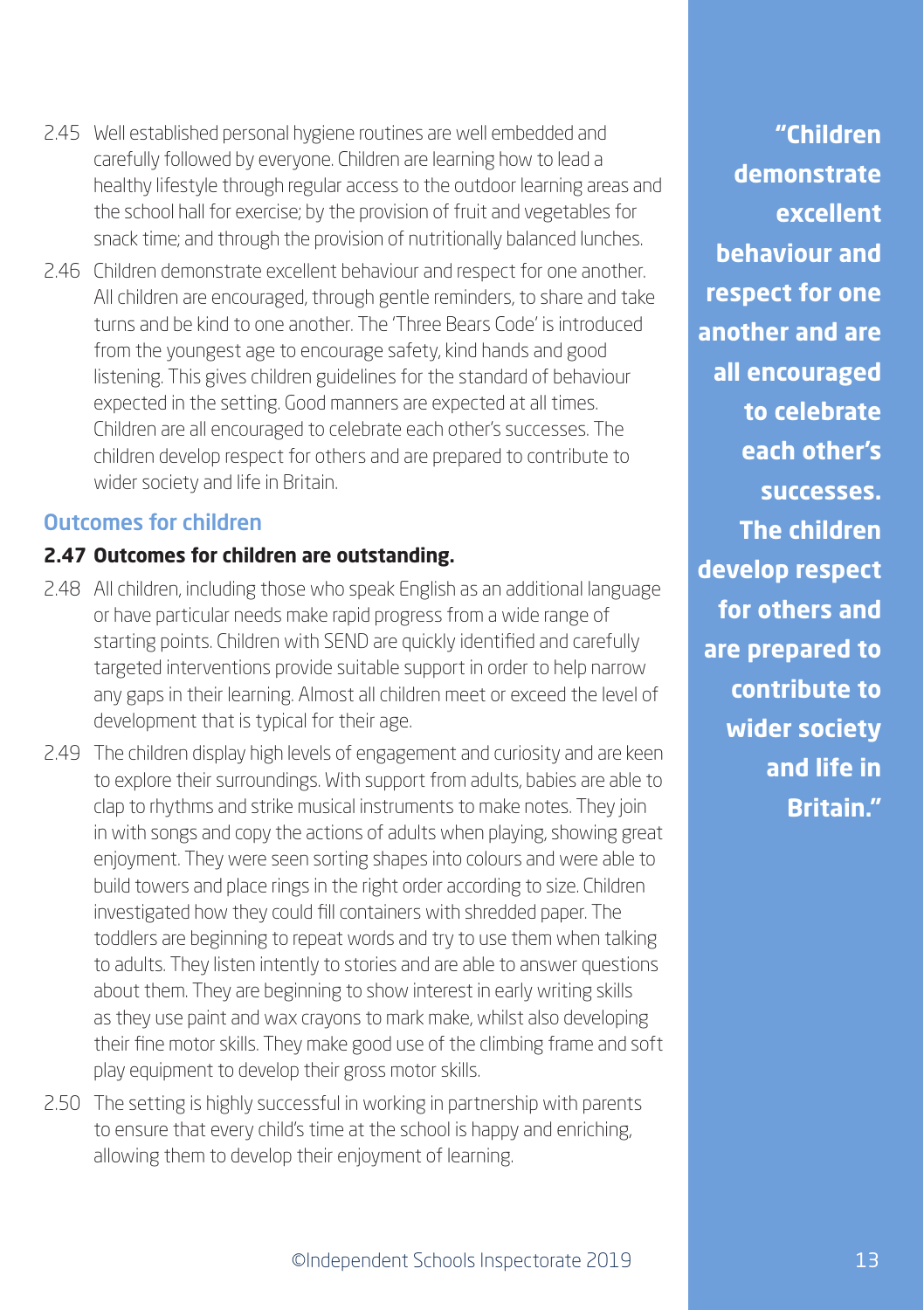**"Parents feel valued and say that their children benefit from the exemplary standards of individual care and the high professional standards of staff in the setting."**

#### Compliance with statutory requirements

2.51 The school's registered provision for childcare meets the requirements of the Childcare Act 2006 and no action is required.

#### Recommendation for further improvement

The school is advised to make the following improvement to its provision for children in the early years.

• Ensure that all planning identifies and incorporates the individual next steps for the youngest children so that all their needs are met effectively.

**"The setting is highly successful in working in partnership with parents to ensure that every child's time at the school is happy and enriching, allowing them to develop their enjoyment of learning."**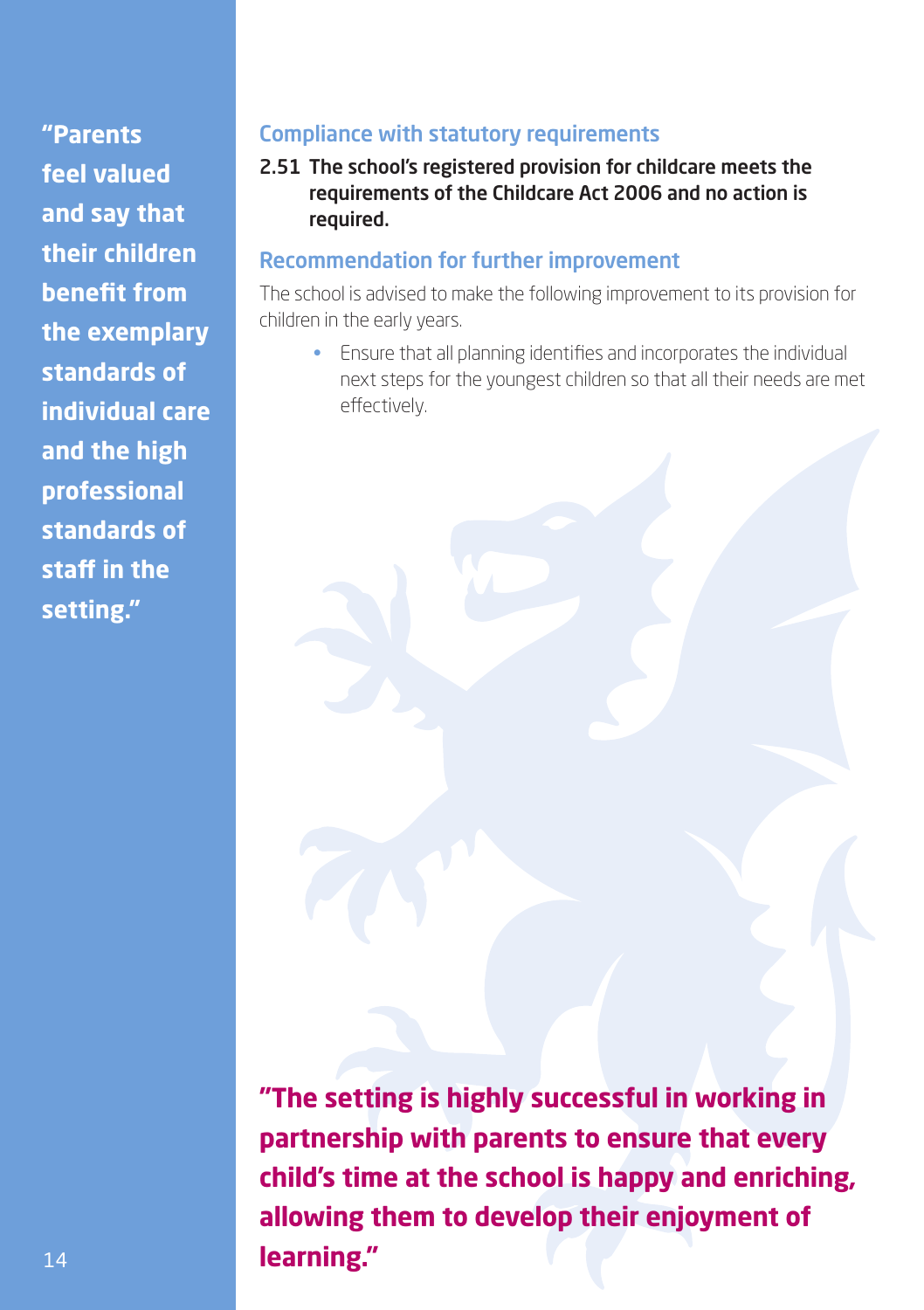# **3. Educational Quality Inspection**

#### **Preface**

#### The EDUCATIONAL QUALITY inspection reports on the quality of the

school's work. It focuses on the two key outcomes:

- The achievement of the pupils, including their academic development, and
- The personal development of the pupils.

Since the school was last inspected, the framework for inspection has changed. The current inspection framework uses different criteria and arrangements for grading from those used in previous inspection frameworks. The judgements made on this inspection are, therefore, not directly comparable to judgements made on previous inspections.

All independent schools are required to meet the requirements of the Independent School Standards. However, different inspectorates apply different frameworks that are suited to the different types of schools they inspect. The ISI terminology reflects quality judgements that are at least equivalent to those used by the national inspectorate, Ofsted. ISI reports do not provide a single overarching judgement for the school but instead give a clear judgement about key outcomes for pupils and information on the quality of the school's work.

#### The headline judgements must include one of the ISI descriptors 'excellent', 'good', 'sound' or 'unsatisfactory'.

Where necessary, National Curriculum nomenclature is used to refer to year groups in the school.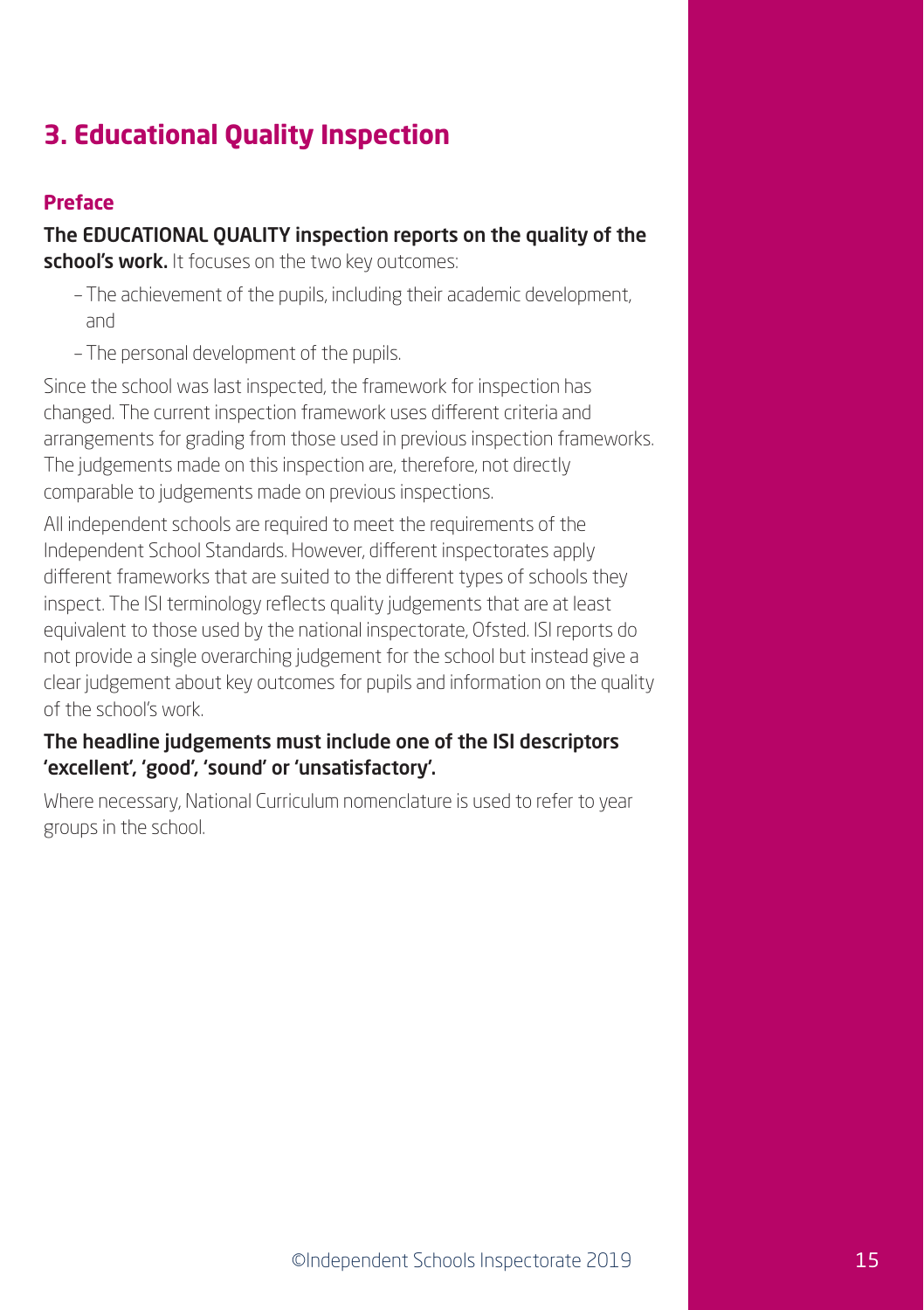**"Exemplary attitudes to learning are characteristic of pupils. They are highly reflective, focused and show very high levels of perseverance as they develop their own learning styles."**

#### **Key findings**

- **3.1 The quality of the pupils' academic and other achievements is excellent.**
	- Pupils make excellent progress across all areas of learning from a wide range of starting points.
	- Exemplary attitudes to learning are characteristic of pupils. They are highly reflective, focused and show very high levels of perseverance as they develop their own learning styles.
	- Communication skills are developed to a high level as pupils move through the school. They speak fluently, listen to others' ideas and write creatively.
	- Pupils achieve at a high level in sport, music, drama and art and gain a significant number of scholarships for the size of the school.

#### **3.2. The quality of the pupils' personal development is excellent.**

- From the earliest stages, pupils demonstrate very strong focus, determination, self-confidence and resilience.
- Pupils actively take responsibility for their own behaviour and support others to do the same. They have high expectations of each other.
- Pupils are highly proactive in developing their own ideas to support people less fortunate

#### **Recommendations**

- 3.3 In the context of the excellent outcomes the school may wish to consider the following:
	- Enhance consistency in the quality of feedback and marking to improve outcomes for pupils even further.

#### **The quality of pupils' academic and other achievements**

#### **3.4 The quality of pupils' academic and other achievements is excellent.**

3.5 The school successfully meets its aim to inspire all pupils to achieve their full potential. Pupils from nursery onwards make excellent progress. The school does not take part in National Curriculum tests, but the data available, including the results of standardised tests in English and mathematics, along with scrutiny of books and lesson observations, shows attainment to be excellent in relation to national age-related expectations. Pupils achieve good results in selective senior school entrance examinations, a high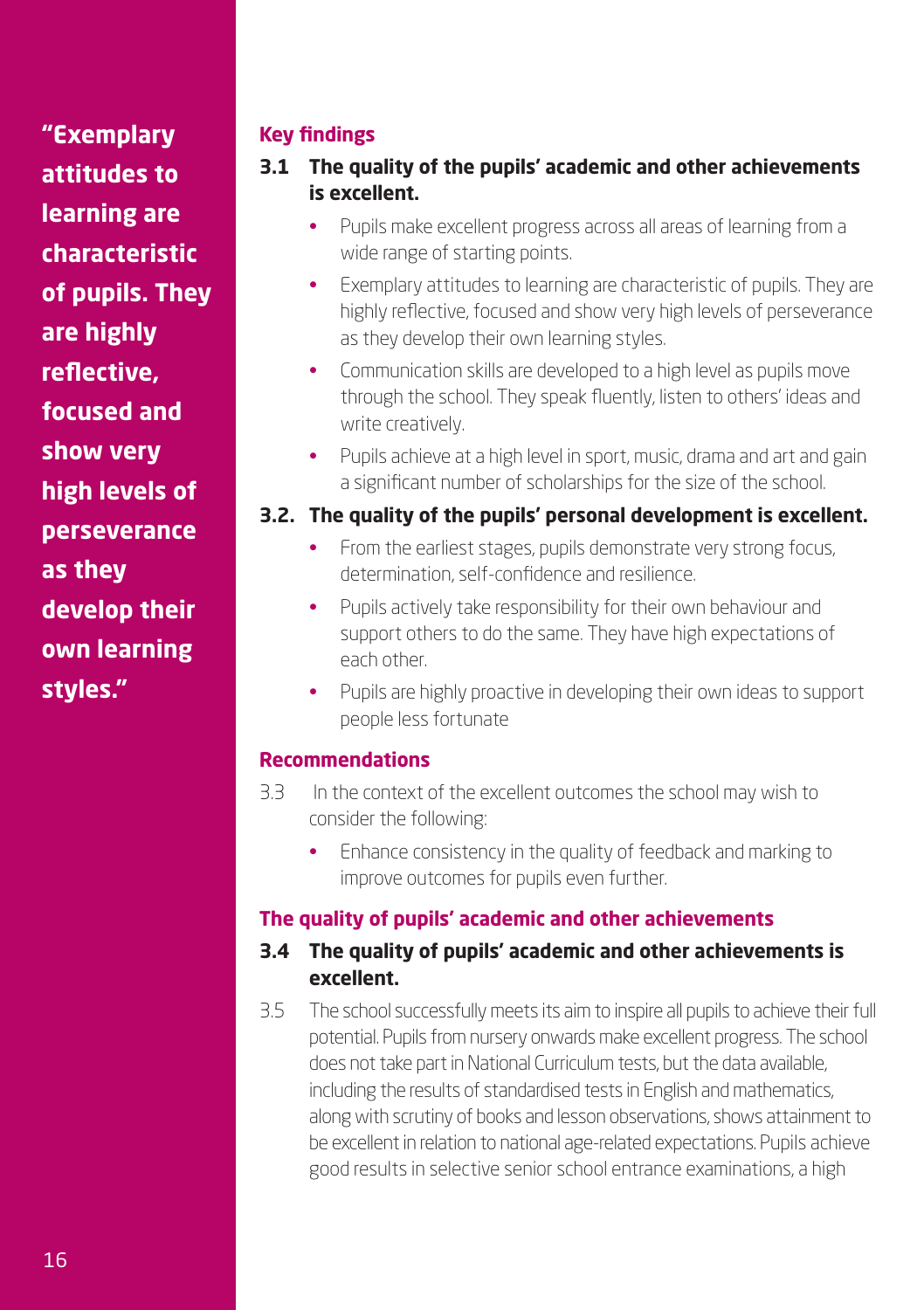proportion with scholarships for academic success, music, drama, art and sport. In the pre-inspection questionnaires an overwhelming number of parents and pupils expressed satisfaction with the range of subjects and extra-curricular opportunities available and the way that teaching enables the pupils to progress and develop key skills for the future.

- 3.6 From an extremely broad range of starting points, children aged two and above in the Early Years Foundation Stage make rapid progress. A personal programme of activities ensures that their particular strengths and aptitudes are identified and developed over time. This meets a recommendation from the previous inspection. A recently reviewed tracking process identifies pupils throughout the school who require extra support so that appropriate strategies are employed to narrow any gaps in learning. Pupils enjoy their learning and are active learners from the earliest stage. Rapid independent learning was evident as the children under three choose to build the highest tower they could, understanding that the biggest blocks need to be at the bottom of the pile after their first attempts collapsed. Regular and detailed communication between staff ensures that planning for the broad range of needs is detailed and personalised, resulting in excellent outcomes for all pupils.
- 3.7 Pupils of all ages develop an excellent knowledge and understanding of a wide range of subjects as they progress through the school. They apply the core skills for mathematics, communication and use of technology effectively across all subjects. This was clear as Year 6 pupils analysed cause and effect in their study of the events of the Armada in history, as Year 8 successfully tested for hydrogen and carbon dioxide in science or when Year 7 explored the different characteristics of different areas of the British Isles in geography.
- 3.8 Pupils with additional needs make similar progress to their peers, based on the excellent support provided by specialist staff and class teachers. Effective assessment and sensitively targeted support are well managed, overseen and reviewed regularly to enable rapid progress. Pupils with EAL make very good progress in using English; their needs are assessed on entry and where appropriate, individual programmes of support enable full access to the curriculum for them and rapid progress. The school has successfully achieved accreditation with an association which promotes teaching of able children. Subject staff are particularly skilful in providing appropriate levels of challenge. The most able pupils are provided with a range of engaging activities designed to extend their learning and challenge their thinking.

**"Subject staff are particularly skilful in providing appropriate levels of challenge. The most able pupils are provided with a range of engaging activities designed to extend their learning and challenge their thinking"**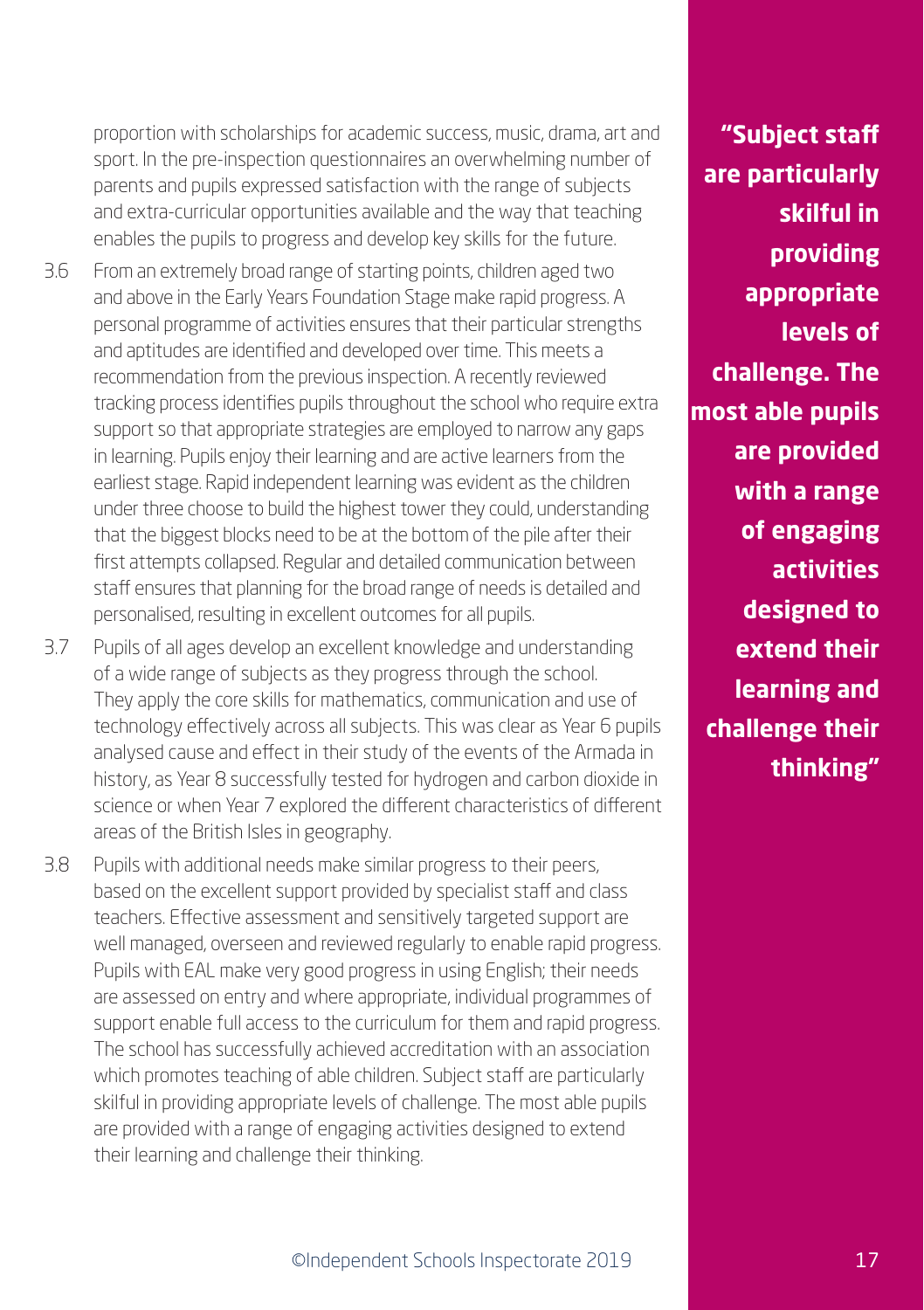**"Pupils of all abilities are consistently willing to try out new ideas, take risks and contribute their own thoughts to evaluate their own learning. As a result, they demonstrate excellent confidence and resilience as learners. Their attitudes to learning are exceptionally positive."**

- 3.9 From a very early stage all pupils make their own decisions about the level of work to tackle, depending on how confident they feel with a particular area of study. From Year 1 onwards pupils enjoy undertaking their own independent research projects which challenges them to think, explore and discover (TED). They choose their own area of interest, decide how to record the information and produce highly creative books to show what they have discovered. Similarly, pupils learn to review their work in order to improve their own learning. Pupils of all abilities are consistently willing to try out new ideas, take risks and contribute their own thoughts to evaluate their own learning. As a result, they demonstrate excellent confidence and resilience as learners. In English, older pupils constantly reviewed their use of vocabulary as they generated ideas for writing a poem or discussed ways of improving their writing in geography. Pupils' attitudes to learning are exceptionally positive. They are enthusiastic and very supportive of each other in their learning. They are adept at working together to achieve common goals, demonstrated as the eco-council discussed the views of their peers to find ways to make the school more ecologically aware. A small minority of pupils felt that marking is not always helpful or constructive and did not help them improve. Inspectors found that the most effective feedback and marking is regular, provides a range of assessment criteria to enable pupils to understand which level they need to improve in, gives appropriate praise and leads to rapid progress. Some feedback is inconsistent and does not provide useful ideas for how pupils can improve their work further, resulting in more limited progress.
- 3.10 Pupils of all ages express their ideas articulately both verbally and in writing. Younger children used a wide range of vocabulary to describe a chosen dinosaur or confidently matched sounds to written letters. Older pupils, in a school council meeting, demonstrated a mature and thoughtful approach as they debated ideas for environmental activities they could introduce across the school or explained articulately how they would support one another in a future school interview. Pupils speak confidently to a wide range of audiences. The extensive drama programme, high levels of participation in publicspeaking lessons, and opportunities for debate, support the development of excellent speaking and listening skills. Extended writing is a strength of pupils' achievement, and develops rapidly as they move through the school. Older pupils used complex language and sentence structure for their age as they developed tension in a piece entitled 'Whisperings' and successfully built to an intriguing climax using suitably sinister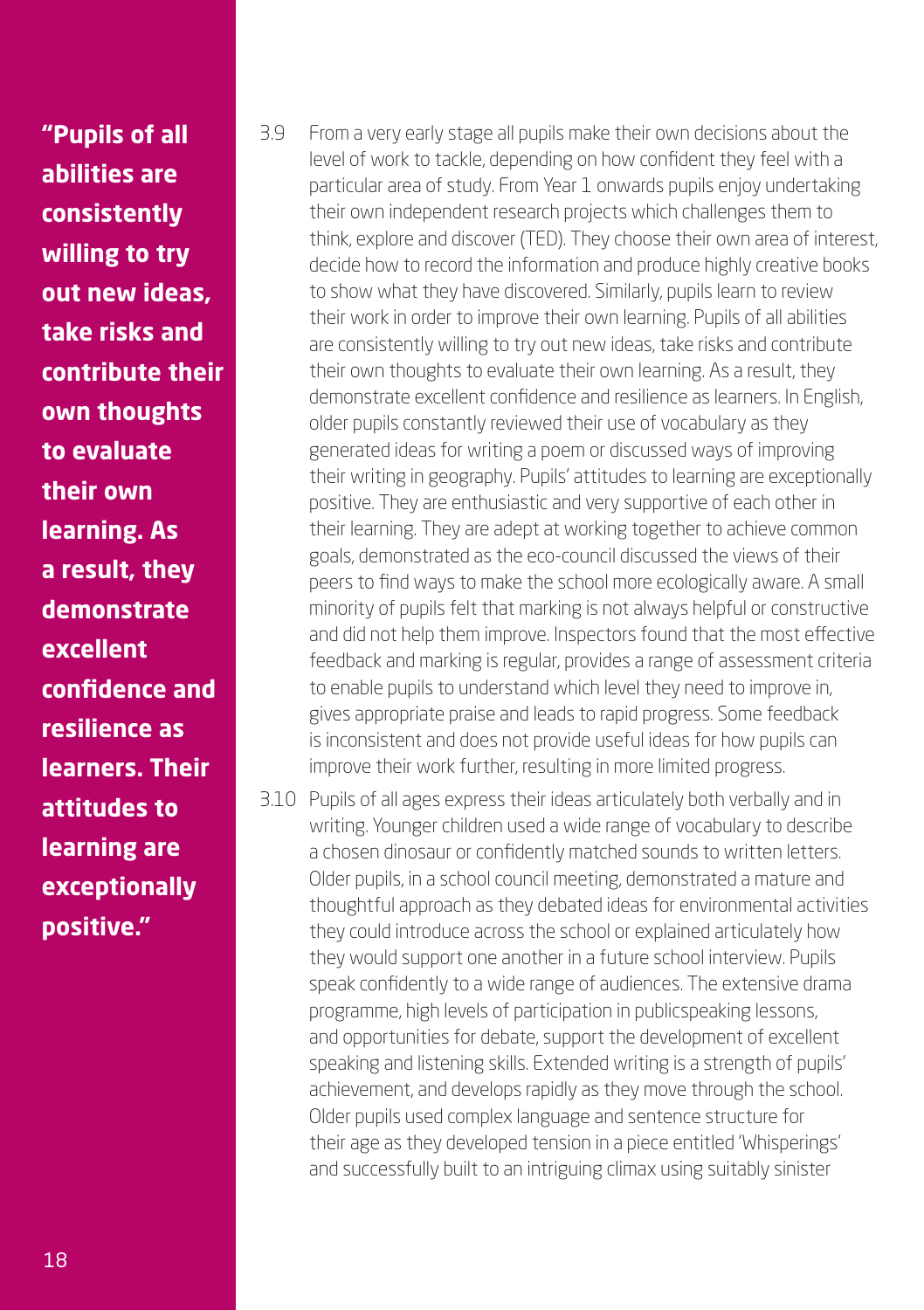vocabulary. Pupils in Year 4 demonstrated good use of a wide range of French vocabulary as they confidently gave each other instructions and expressed their particular likes and dislikes of different hobbies. The oldest pupils articulately express how to stay safe when working with acids and alkalis.

- 3.11 Pupils of all abilities demonstrate good progress in mathematics over time. They develop very good skills which they apply enthusiastically to a range of subjects where data is used, including science, geography and computing. Children under three, confidently counted sea creatures in the bottom of a water tray and understood the concept of subtraction as they took one away. Older pupils enthusiastically explained the process of column multiplication using excellent mathematical vocabulary. The most able mathematicians demonstrate highly effective problem-solving skills and resilience as they work to get from question to answer in no less than ten steps. Older pupils attain notable success in the national primary mathematics challenge, where half of those taking part achieved awards and a small group achieved at the highest level to go through to the final bonus round.
- 3.12 The skills pupils develop for the use of information and communication technology (ICT) are at a high level by the time they leave the school. All pupils from Year 1 benefit from specialist teaching. Using a range of devices, they learn how to code interactive devices to an increasingly complex level and use the internet for research. They use presentation software with confidence, recording their work in interesting and creative ways. Younger children use the keyboard confidently, correctly identifying the backspace key, explaining its use and developing an algorithm to create a working programme. Older pupils used their tablets to construct a virtual timeline to identify the key dates of World War 2. They used graphics packages to design and produce large scale posters on a theme. They use coding confidently to programme and design objects in design technology using a range of tablet or desktop devices. The investment the school has made in a new digital learning space, a range of different hardware and software and on-going training for staff has had a highly positive impact upon the way that ICT is used successfully by pupils across the curriculum.
- 3.13 Skills in the performing and other arts develop rapidly from an early stage as pupils benefit from the wide range of opportunities they have to perform. Young children develop a genuine love of music through singing together or exploring the sound of different instruments. Older

**"Pupils of all ages express their ideas articulately both verbally and in writing."**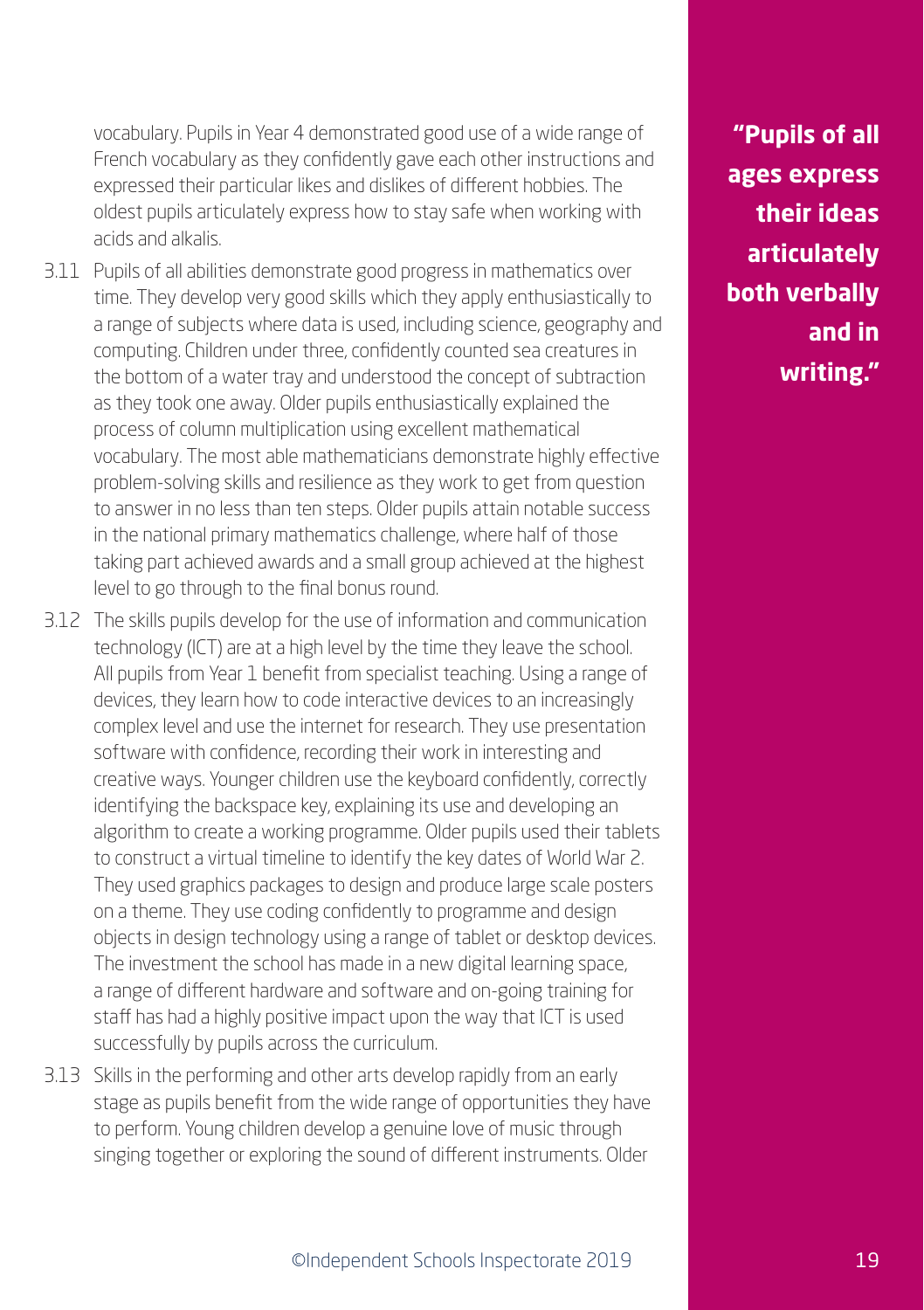**"Pupils develop their own interests and talents to a high level through an extensive range of extracurricular opportunities."**

pupils are successful in instrumental examinations with a significant proportion achieving the highest grades. Pupils are highly successful in a number of local and international music festivals including one in Verona where the chapel choir achieved a gold medal and came second overall. Results in examinations for speech and drama are at a notably high level. Skills in art are extremely well developed. Pupils experience and research a wide range of different artists' work, use a wide range of materials and styles, and use digital methods to research and review their work. This results in exceptional outcomes across the age range. One group created a 3-D sculpture of an eyeball for a celebration of the National Health Service, which is now displayed at a national eye hospital.

3.14 Pupils demonstrate excellent achievement in sport through the wide range of sports available to them through the curriculum and extracurricular programme. Sporting ability develops rapidly as the pupils move through the school due to high quality teaching and coaching, resulting in an excellent range of success in local, regional and national competitions. Pupils of all abilities make good progress since the school has introduced sport for all, boys' hockey and girls' football and cricket, to broaden the range of opportunities for both girls and boys. In recent times school teams have been national champions in their age groups for netball and rugby. Individual pupils have been winners of county competitions in cross country, gymnastics and swimming. Pupils develop their own interests and talents to a high level through an extensive range of extra-curricular opportunities.

#### **The quality of the pupils' personal development**

#### **3.15 The quality of the pupils' personal development is excellent.**

3.16 Pupils have extremely well-developed confidence by the time they move on to their senior schools. In their responses to the pupil questionnaire they confirm that they feel safe, valued and happy within a school community where they know staff are always available to support them. Pupils demonstrate a strong sense of self-esteem and self-discipline as a result of the systems put in place by the highly reflective leadership team in collaboration with pupils and parents. They develop an excellent knowledge of themselves, their place in the school and the wider world as a result of the comprehensive assembly programme, form time and a well-structured personal social and health education (PSHE) curriculum. They develop adaptability and resilience through the extensive range of opportunities for them to take on responsibilities within the school from a young age.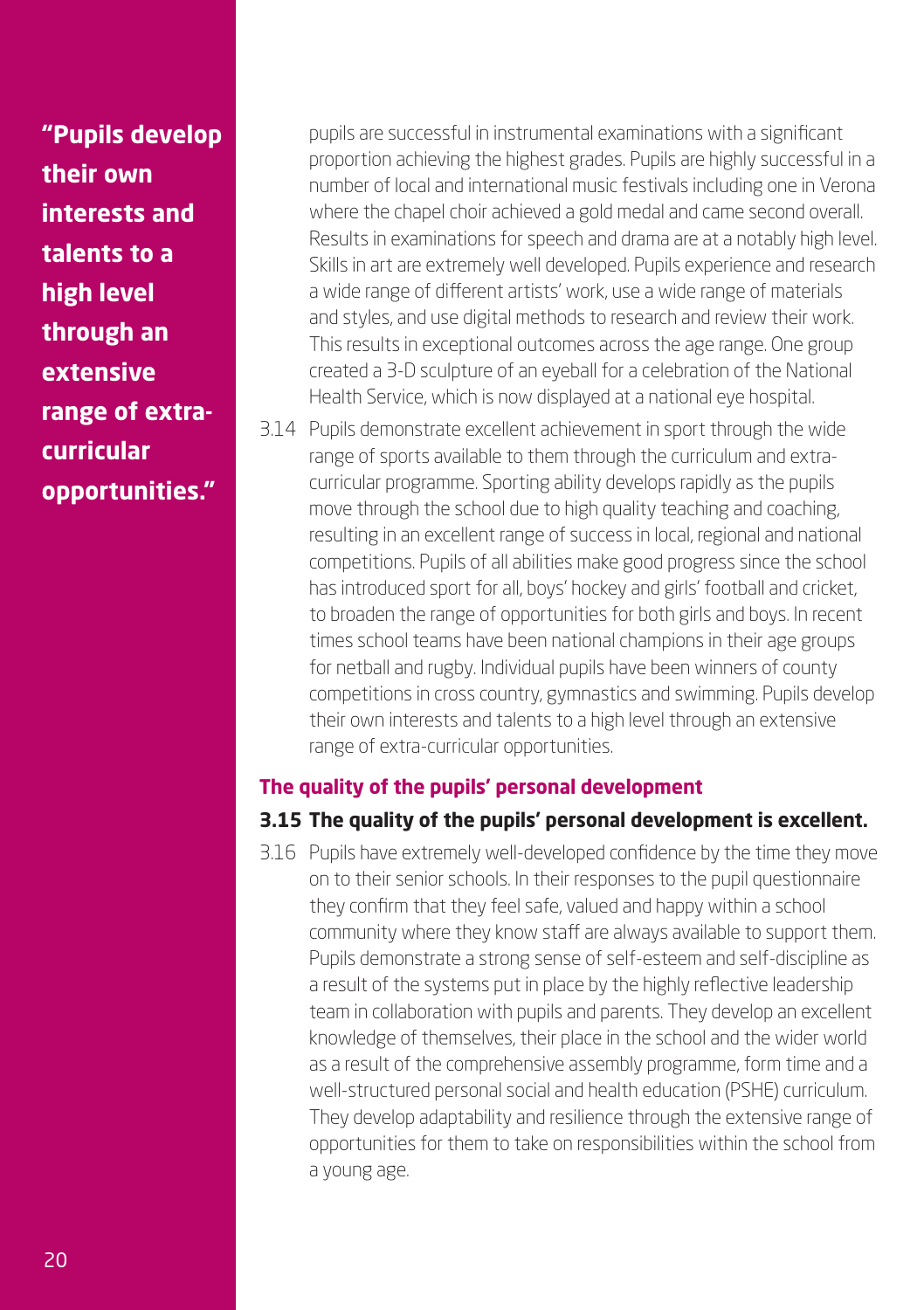- 3.17 From the EYFS onwards, pupils have a strong awareness of their own strengths, passions and areas they would like to improve. The new pastoral tracking system helps pupils to develop their particular interests through identification of these by staff and focused support. The inclusive atmosphere of the school and strategies such as the use of Circle Time and the mindfulness programme enable pupils to identify their own emotions. This allows them to understand the impact of their decisions on themselves and others. They learn to make wellconsidered decisions for themselves about their daily routines, how they research their own areas of interest, and how they manage their friendships and their academic work. As a result, pupils demonstrate increasing resilience as they attempt new projects. At each transition point in their school life, pupils are well prepared for the next stage of their education.
- 3.18 Pupils are thoughtful and reflective. They appreciate the times they are given where they can be quiet and reflect upon their life at school and at home and use these well. Pupils are happy to articulate their thoughts on spirituality in its broadest sense through the mindfulness programme and through opportunities such as the 'thinking breakfast' in which the older pupils take part. They enjoy helping to organise events which celebrate the festivals of the Christian faith in chapel and through assemblies. Their strong spirituality was particularly evident in the way that pupils sang together in the chapel choir, played together in the orchestra alongside the staff and considered ways to protect the environment. Opportunities to discuss a wide range of challenging topics through the 'Philosophy for Children' programme help the pupils reflect on their own perception of themselves. Their strong awareness of the need to preserve the planet is developed through the school's commitment to outdoor learning and ecological awareness.
- 3.19 From an early age, pupils show a well-developed sense of right and wrong and understand the need to be truthful. Pupils have an excellent understanding and respect for the school's behaviour code, which they help to write. They understand why their community needs rules to keep all its members safe and in interview were able to link this understanding to the need to respect the country's laws. Behaviour in the school is extremely positive and mutually supportive as demonstrated when older pupils provide a listening ear for their younger 'buddies' or in the playground where friends remind each other of the need to be safe. Pupils understand and respect the reward and

**"Pupils demonstrate a strong sense of self-esteem and self-discipline as a result of the systems put in place by the highly reflective leadership team in collaboration with pupils and parents."**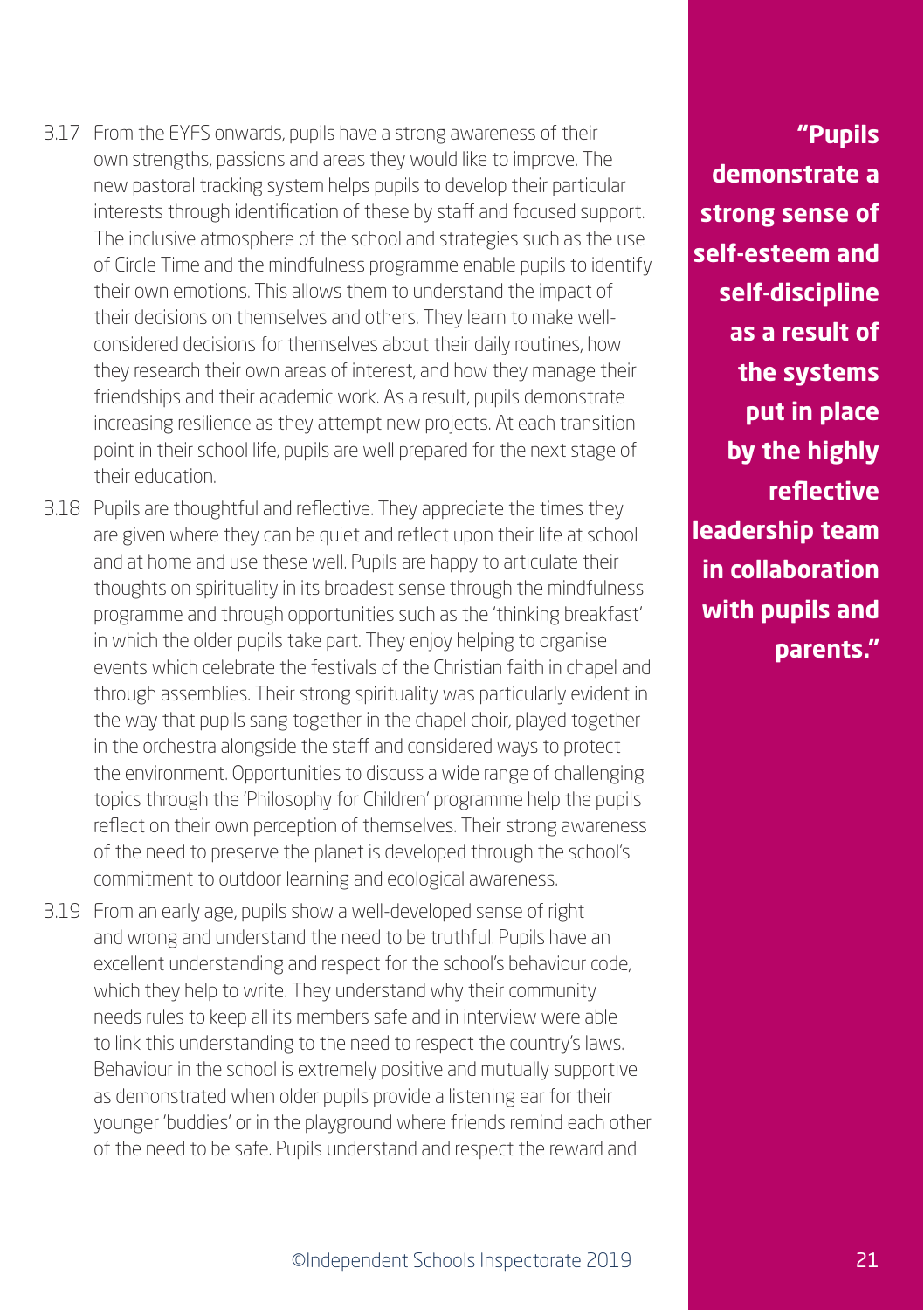**"Their strong spirituality was particularly evident in the way that pupils sang together in the chapel choir, played together in the orchestra alongside the staff and considered ways to protect the environment."**

sanction system, and work within it to ensure a happy and safe school environment. Parent and pupil questionnaire responses overwhelmingly confirm that behaviour in the school is excellent and pupils confirm they understand the implications of making poor decisions on themselves and their peers.

- 3.20 The pupils' social skills are exceptionally strong. At all levels they show genuine care and concern for each other, and for adults. The oldest pupils demonstrate excellent social awareness and the ability to work together as they organise house events or ensure that younger pupils feel confident and happy at playtimes. Working together to prepare for a year group musical, working collaboratively in class when solving problems or organising themselves to play together in a jazz group, are all ways in which pupils demonstrate high levels of social awareness.
- 3.21 Pupils relish taking on a wide range of responsibilities within the school. They enjoy collecting ideas to discuss at the eco-council and school council. Here, they make an active contribution and decisions are taken which will benefit their school and the wider community. This was seen as pupils discussed initiatives to save paper, recycle more or organise litter picks. Contribution to the wider community is an integral part of school life, demonstrated by the school council decision to take various music groups out of school to perform for elderly people. Pupils are actively involved in a wide variety of activities to raise money for charity. They often take the initiative to organise events to raise money for their chosen charities and develop plans accordingly. The pupils enjoy engaging with the local community through the school's extra-curricular award. This encourages pupils to undertake community activities which include providing entertainment for local community groups or raising money for the local hospital. Pupils demonstrate their strong awareness of the difference they can make to the natural word through participation in the school's 'Golden Boot Award', where they work together to reduce car journeys and reduce pollution as a result.

3.22 There is a natural approach to integration and acceptance of difference across all sections of the school. Through the pre-inspection questionnaires both parents and pupils confirm overwhelmingly that the school actively promotes a culture of respect and tolerance. Pupils show high levels of interest, respect, tolerance and acceptance of different faiths, genders and individual needs. They actively enjoy sharing their own customs and views with each other through open discussions in many curriculum areas. Pupils develop an increasing awareness of world faiths as they mature as demonstrated in their increasingly inciteful work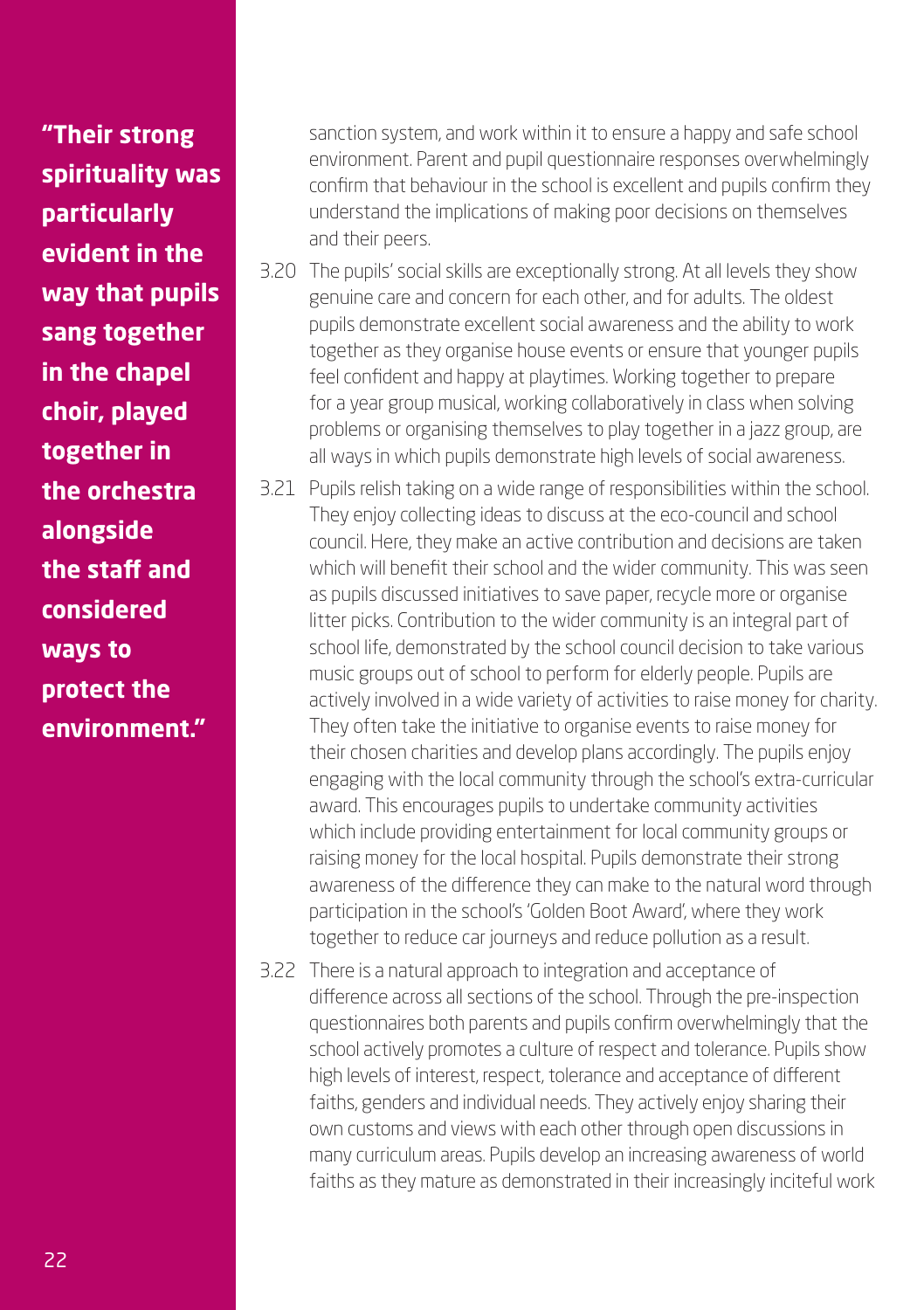on world faiths in religious education and PSHE lessons. Older pupils enjoy welcoming new children of all backgrounds and faiths to the school and are quick to offer them support and help to ensure that they settle in quickly and are happy in their new community. Pupils and staff have developed a strong relationship with pupils from Tanzania. They write to each other and develop a strong understanding of the differences and similarities in their lives and enjoy comparing these and the reasons behind them. Pupils develop a strong empathy for their new pen friends as they listen to staff from the schools in Tanzania who have visited.

- 3.23 Pupils of all ages have a strong understanding of what it means to stay safe physically, emotionally and when using technology to access the internet. Younger pupils learn how to make healthy choices in their diet and understand that the types of food they choose affects how they feel. Older pupils demonstrate their strong awareness of the dangers of fire, how to use public transport safely and the effects of pollution on their world as a result of events such health and safety day and visits to centres where they are able to explore these areas in depth. Pupils are confident to express concerns in the open environment of the school where they feel safe and where they know teachers will listen. From an early stage the pupils' awareness of how to use technology safely is built upon in an ageappropriate way. An overwhelming majority of parents who responded to the questionnaire were supportive of the way that the school does everything it can to ensure that their child learns in a healthy and safe environment and actively promotes good behaviour.
- 3.24 Pupils leave the school with a strong awareness of their strengths. They are confident, resilient and well prepared for the next stage of their educational journey.

**"From the EYFS onwards, pupils have a strong awareness of their own strengths, passions and areas they would like to improve."**

**"Both parents and pupils confirm overwhelmingly that the school actively promotes a culture of respect and tolerance."**